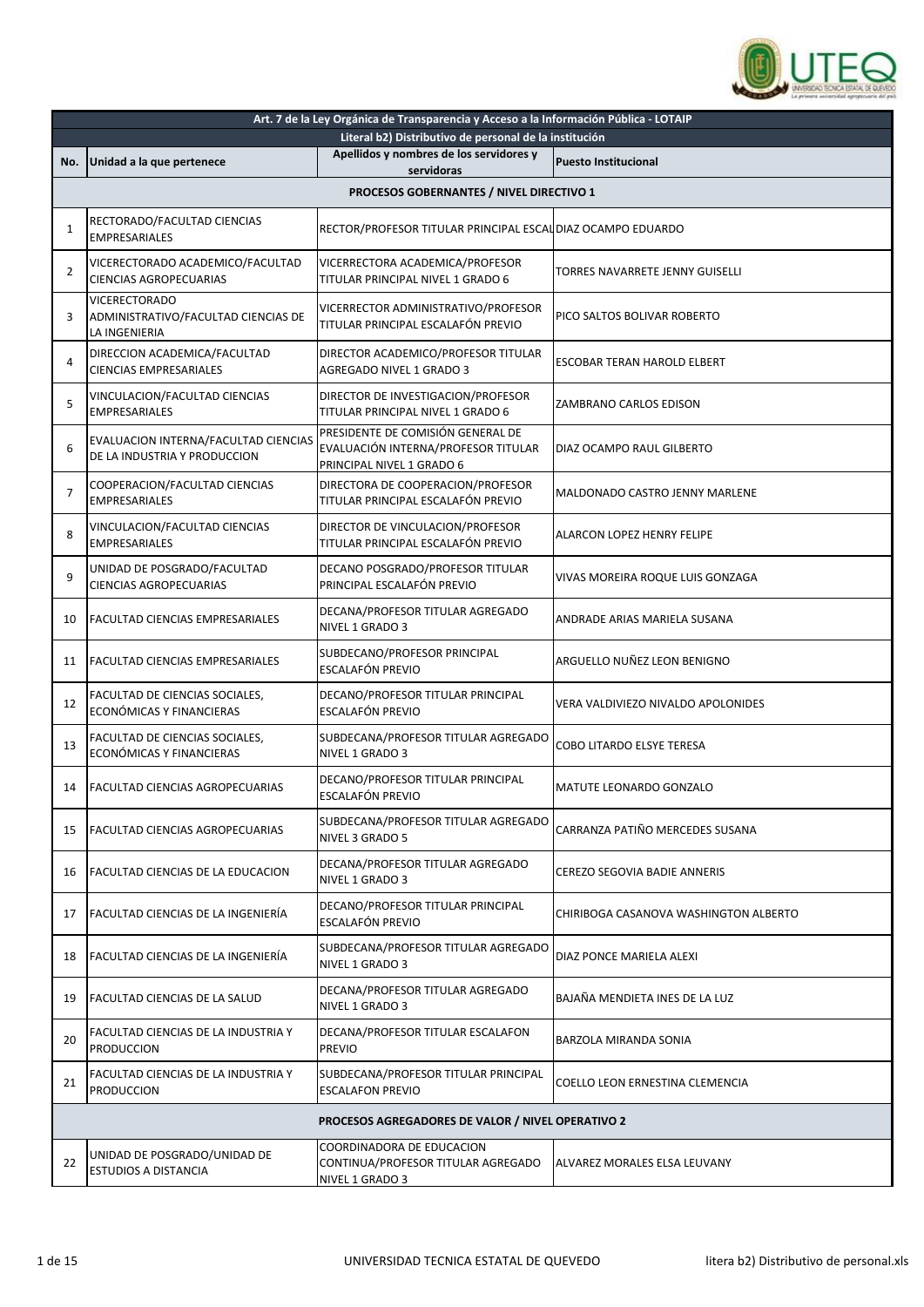

| 23 | UNIDAD DE POSGRADO/FACULTAD<br><b>CIENCIAS EMPRESARIALES</b> | <b>COORDINADOR EN GESTION</b><br>PUBLICA/PROFESOR TITULAR PRINCIPAL<br>NIVEL 1 GRADO 6                                                           | BOZA VALLE JHON ALEJANDRO           |
|----|--------------------------------------------------------------|--------------------------------------------------------------------------------------------------------------------------------------------------|-------------------------------------|
| 24 | UNIDAD DE POSGRADO/FACULTAD<br>CIENCIAS DE LA EDUCACION      | COORDINADORA EDUCACION Y CIEENCIAS DE<br>DATOS/PROFESOR TITULAR AGREGADO<br>NIVEL 1 GRADO 3                                                      | CARDENAS ZEA MIRIAM PATRICIA        |
| 25 | UNIDAD DE POSGRADO/FACULTAD<br>CIENCIAS DE LA INGENIERIA     | COORDINADORA DESARROLLO LOCAL,<br>MENCION PLANIFICACION, DESARROLLO Y<br>ORDENAMIENTO TERRITORIAL/PROFESOR<br>TITULAR PRINCIPAL NIVEL 1 GRADO 6  | GONZALEZ OZORIO BETTY BEATRIZ       |
| 26 | UNIDAD DE POSGRADO/FACULTAD<br><b>CIENCIAS EMPRESARIALES</b> | COORDINADORA EN ADMINISTRACION DE<br>MPRESAS Y CONTABILIDAD Y<br>AUDITORIA/PROFESOR TITULAR PRINCIPAL<br>NIVEL 1 GRADO 6                         | MANJARREZ FUENTES NELLY NARCISA     |
| 27 | UNIDAD DE POSGRADO/FACULTAD<br><b>CIENCIAS EMPRESARIALES</b> | <b>COORDINADOR DE</b><br>MAESTRIAPEDAGOGÍA/PROFESOR TITULAR<br>PRINCIPAL ESCALAFÓN PREVIO                                                        | PASTRANO QUINTANA EDGAR VICENTE     |
| 28 | UNIDAD DE POSGRADO/FACULTAD<br><b>CIENCIAS AGROPECUARIAS</b> | COORDINADOR AGROECOLOGIA Y<br>AGRONOMIAC/PROFESOR TITULAR<br>AGREGADO NIVEL 1 GRADO 3                                                            | REYEZ PEREZ JUAN JOSE               |
| 29 | UNIDAD DE POSGRADO/FACULTAD<br><b>CIENCIAS AGROPECUARIAS</b> | <b>COORDINADOR EN PRODUCCION</b><br>ANIMAL/PROFESOR TITULAR PRINCIPAL<br>NIVEL 1 GRADO 6                                                         | ZAMBRANO GRACIA DELSITO DIFILO      |
| 30 | UNIDAD DE POSGRADO/FACULTAD<br><b>CIENCIAS AGROPECUARIAS</b> | <b>COORDINADOR DE MAESTRIA</b><br>BIOTECNOLOGIA AGROPECUARIA Y<br>ACUICULTURA/PROFESOR TITULAR AUXILIAR<br>NIVEL 1 GRADO 1                       | ALVAREZ SANCHEZ ANA RUTH            |
| 31 | FACULTAD CIENCIAS EMPRESARIALES                              | COORDINADOR DE LA CARRERA DE<br>MARKETING/PROFESOR TITULAR AUXILIAR<br>NIVEL 1 GRADO 1                                                           | MENDOZA VARGAS EMMA YOLANDA         |
| 32 | FACULTAD CIENCIAS EMPRESARIALES                              | COORDINADOR DE CARRERA GESTION<br>EMPRESARIAL; COORDINADOR CARRERA DE<br>GESTION DEL TALENTO HUMANO/PROFESOR<br>TITULAR AUXILIAR NIVEL 1 GRADO 1 | CALERO LARA MAGALY GIOCONDA         |
| 33 | <b>FACULTAD CIENCIAS EMPRESARIALES</b>                       | COORDINADOR DE CARRERA CONTABILIDAD<br>Y AUDITORIA/PROFESOR TITULAR AUXILIAR<br>NIVEL 1 GRADO 1                                                  | GUZMAN MACIAS MARIA DEL CARMEN      |
| 34 | <b>FACULTAD CIENCIAS EMPRESARIALES</b>                       | COORDINADORA DE CARRERA DE GESTION<br>DE TALENTO HUMANO/PROFESOR TITULAR<br>AGREGADO NIVEL 1 GRADO 3                                             | MUÑOZ MACÍAS SANDRA CECILIA         |
| 35 | <b>FACULTAD CIENCIAS EMPRESARIALES</b>                       | COORDINADOR DE CARRERA ECONOMIA;<br><b>COORDINADOR CARRERA</b><br>FINANZAS/PROFESOR PRINCIPAL ESCALAFÓN<br><b>PREVIO</b>                         | YELA BURGOS ROGER TOMAS             |
| 36 | <b>FACULTAD CIENCIAS EMPRESARIALES</b>                       | COORDINADOR DE LA CRRERA DE<br>ADMINISTRACION PUBLICA/PROFESOR<br>TITULAR AGREGADO NIVEL 1 GRADO 3                                               | ZAMORA MAYORGA DARWIN JAVIER        |
| 37 | UNIDAD DE ESTUDIOS A DISTANCIA                               | COORDINADORA DE CARRERA MARKETING,<br>CARRERA CONTABILIDAD Y<br>AUDITORIA/PROFESOR TITULAR AGREGADO<br>NIVEL 1 GRADO 3                           | PLUA PANTA KARINA ALEXANDRA         |
| 38 | FACULTAD DE CIENCIAS SOCIALES,<br>ECONÓMICAS Y FINANCIERAS   | COORDINADOR CARRERA DE<br>FINANZAS/PROFESOR TITULAR AGREGADO<br>NIVEL 1 GRADO 3                                                                  | MONCAYO CARREÑO OSCAR FABIAN        |
| 39 | UNIDAD DE POSGRADO/FACULTAD<br><b>CIENCIAS AGROPECUARIAS</b> | COORDINADOR DE MAESTRIA GESTIÓN<br>AMBIENTAL, FORESTAL/PROFESOR TITULAR<br><b>AUXILIAR NIVEL 2 GRADO 2</b>                                       | BELEZACA PINARGOTE CARLOS EULOGIO   |
| 40 | FACULTAD CIENCIAS AGROPECUARIAS                              | COORDINADOR DE CARRERA DE<br>ZOOTECNIA/PROFESOR TITULAR AUXILIAR<br>NIVEL 1 GRADO 1                                                              | BARRERA ALVAREZ ALEXANDRA ELIZABETH |
| 41 | <b>FACULTAD CIENCIAS AGROPECUARIAS</b>                       | COORDINADOR DE LA CARRERA DE<br>AGROECOLOGIA/PROFESOR TITULAR<br>AUXILIAR NIVEL 1 GRADO 1                                                        | BERMEO TOLEDO CESAR RAMIRO          |
| 42 | <b>FACULTAD CIENCIAS AGROPECUARIAS</b>                       | COORDINADOR DE LA CARRERA DE<br>ACUICULTURA/PROFESOR TITULAR AUXILIAR   MENDEZ MARTINEZ YUNIEL<br>NIVEL 1 GRADO 1                                |                                     |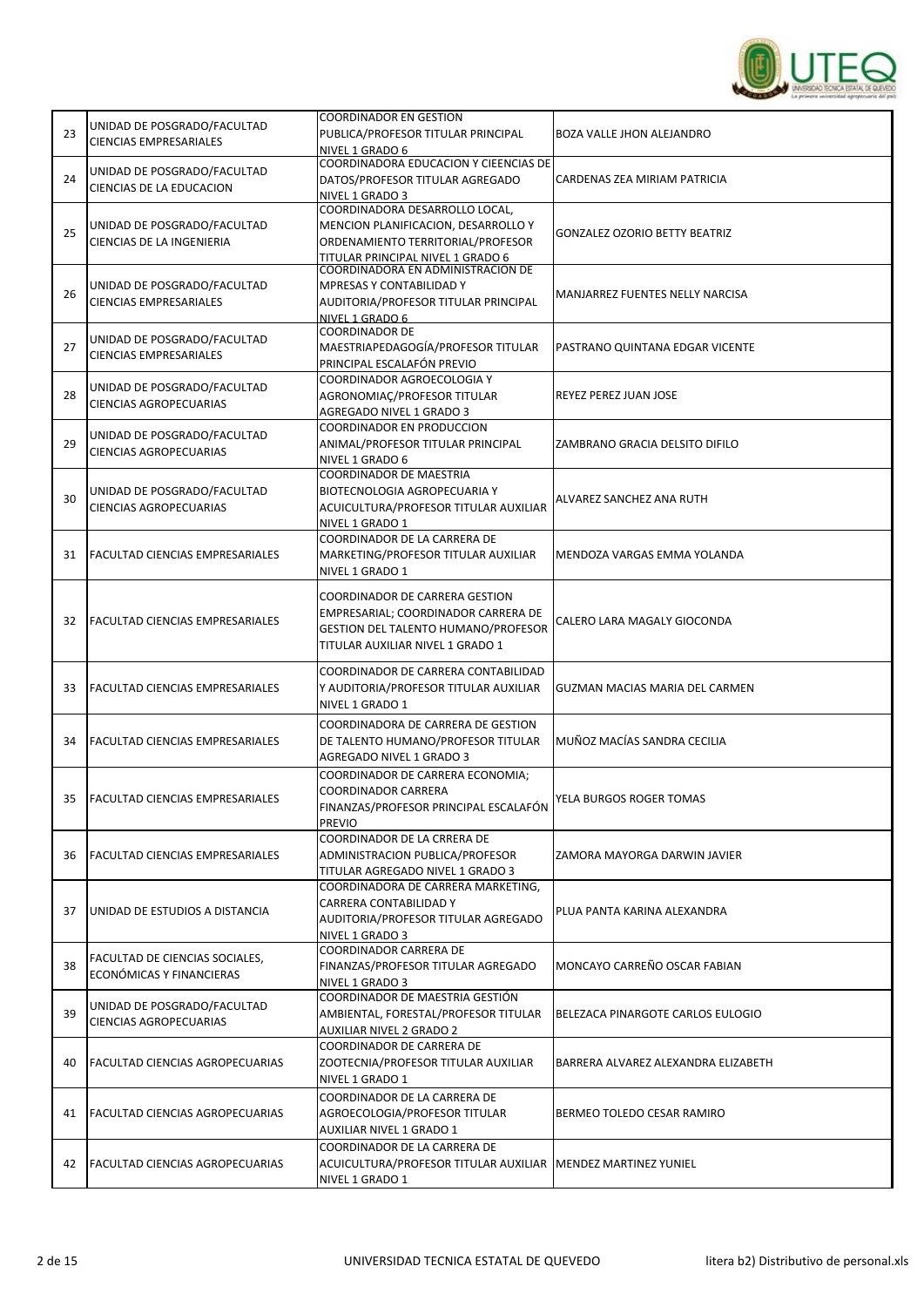

| 43 | FACULTAD CIENCIAS AGROPECUARIAS                               | COORDINADOR DE LA CARRERA DE<br>AGRICOLAPROFESOR TITULAR AUXILIAR<br>NIVEL 1 GRADO 1                    | RAMOS REMACHE ROMMEL ARTURO        |
|----|---------------------------------------------------------------|---------------------------------------------------------------------------------------------------------|------------------------------------|
| 44 | FACULTAD CIENCIAS AGROPECUARIAS                               | COORDINADOR DE LA CARRERA INGENIERÍA<br>FORESTAL/PROFESOR TITULAR AUXILIAR<br>NIVEL 1 GRADO 1           | LOPEZ TOBAR ROLANDO MANUEL         |
| 45 | FACULTAD CIENCIAS AGROPECUARIAS                               | COORDINADORA DE CARRERA DE INGENIERÍA<br>AGROPECUARIA / PROFESOR TITULAR<br>AUXILIAR NIVEL 1 GRADO 1    | VELIZ ZAMORA DIANA VERONICA        |
| 46 | FACULTAD CIENCIAS DE LA EDUCACION                             | COORDINADORA DE PEDAGOGIA DE LOS<br>IDIOMAS NACIONALES, EXTRANJEROS Y<br>PSICOPEDAGOGÍAPROFESOR TITULAR | <b>CHONG CRUZ MANUEL LIBORIO</b>   |
| 47 | <b>FACULTAD CIENCIAS DE LA EDUCACION</b>                      | COORDINDOR DE CARRERA DE EDUCACION<br>BASICA/PROFESOR TITULAR PRINCIPAL<br>ESCALAFÓN PREVIO             | PARRA SILVA PABLO ALBERTO          |
| 48 | <b>FACULTAD CIENCIAS DE LA INGENIERÍA</b>                     | COORDINADOR DE CARRERA<br>MECANICA/PROFESOR TITULAR PRINCIPAL<br><b>ESCALAFON PREVIO</b>                | ALCOCER QUINTEROS RUBEN PATRICIO   |
| 49 | FACULTAD CIENCIAS DE LA INGENIERÍA                            | <b>COORDINADOR DE CARRERA</b><br>BIOLOGIA/PROFESOR TITULAR AGREGADO<br>NIVEL 1 GRADO 3                  | MORENO VERA ANA NOEMI              |
| 50 | FACULTAD CIENCIAS DE LA INGENIERÍA                            | <b>COORDINADOR DE CARRERA</b><br>ELECTRICA/PROFESOR TITULAR PRINCIPAL<br><b>ESCALAFON PREVIO</b>        | MURILLO OVIEDO JORGE PATRICIO      |
| 51 | FACULTAD CIENCIAS DE LA INGENIERÍA                            | COORDINADOR DE LA CARRERA ING.<br>SISTEMAS, ING.EN DISEÑO GRÁFICO Y<br>MULTIMEDIA/PROFESOR NO TITULAR-  | ZAMBRANO VEGA CRISTIAN GABRIEL     |
| 52 | lFACULTAD CIENCIAS DE LA INGENIERÍA                           | COORDINADOR CARRERA DE GESTION<br>AMBIENTAL/PROFESOR TITULAR AUXILIAR<br>NIVEL 1 GRADO 1                | URDANIGO ZAMBRANO JUAN PABLO       |
| 53 | FACULTAD CIENCIAS DE LA INDUSTRIA Y<br><b>PRODUCCION</b>      | <b>COORDINADOR DE CARRERA</b><br>INDUSTRIAL/PROFESOR TITULAR AGREGADO<br>NIVEL 1 GRADO 3                | <b>BAQUE MITE LEONARDO ARTURO</b>  |
| 54 | FACULTAD CIENCIAS DE LA INDUSTRIA Y<br><b>PRODUCCION</b>      | COORDINADOR CARRERA DE INGENIERÍA<br>AGROINDUSTRIAL/PROFESOR TITULAR<br>AUXILIAR NIVEL 1 GRADO 1        | BERNAL GUTIERREZ AZUCENA ELIZABETH |
| 55 | FACULTAD CIENCIAS DE LA INDUSTRIA Y<br><b>PRODUCCION</b>      | COORDINADOR DE CARRERA SEGURIDAD<br><b>INDUSTRIAL Y SALUD</b><br>OCUPACIONAL/PROFESOR TITULAR AUXILIAR  | AGUILERA VIDAL HENRY NELSON        |
| 56 | FACULTAD CIENCIAS DE LA INDUSTRIA Y<br><b>PRODUCCION</b>      | COORDINADORA DE CARRERA<br>ALIMENTOS/PROFESOR TITULAR AUXILIAR<br>NIVEL 1 GRADO 1                       | ERAZO SOLORZANO CYNTIA YADIRA      |
| 57 | ADMISION Y REGISTRO/FACULTAD CIENCIAS<br><b>EMPRESARIALES</b> | COORDINADOR DE LA UNIDAD DE ADMISION<br>Y REGSTRO/PROFESOR TITULAR AUXILIAR<br>NIVEL 1 GRADO 1          | REYES BERMEO MARIANA DEL ROCIO     |
| 58 | <b>TECNICO ADMINISTRATIVO</b>                                 | <b>RECTORADO</b>                                                                                        | VELIZ INTRIAGO MARIA BEATRIZ       |
| 59 | <b>CONSERJE</b>                                               | <b>RECTORADO</b>                                                                                        | ZAMBRANO LOPEZ GERMANIA JANETH     |
| 60 | ANALISTA DE AUTORIDAD UNIVERSITARIA                           | VICERECTORADO ACADEMICO                                                                                 | PALLO VELAÑA MONICA AMPARO         |
| 61 | ANALISTA DE AUTORIDAD UNIVERSITARIA                           | VICERECTORADO ADMINISTRATIVO                                                                            | GOMEZ PONGUILLO EVA RUTH           |
| 62 | <b>TECNICO ADMINISTRATIVO</b>                                 | DIRECCION ACADEMICA                                                                                     | GANCHOZO LOOR MELIDA HERMELINDA    |
| 63 | ANALISTA DE TECNOLOGIAS DE LA<br><b>INFORMACION 2</b>         | <b>TECNOLOGIAS DE LA</b><br>INFORMACION/DIRECCION ACADEMICA                                             | CEDEÑO SALAZAR CLOTARIO BLADIMIR   |
| 64 | ANALISTA DE TECNOLOGIAS DE LA<br><b>INFORMACION 1</b>         | <b>TECNOLOGIAS DE LA</b><br>INFORMACION/DIRECCION ACADEMICA                                             | SEMINARIO HOLGUIN JUAN MEISAEL     |
| 65 | ANALISTA DE TECNOLOGIAS DE LA<br><b>INFORMACION 1</b>         | <b>TECNOLOGIAS DE LA</b><br>INFORMACION/DIRECCION ACADEMICA                                             | BARCO MORAN BYRON GONZALO          |
| 66 | ANALISTA DE TECNOLOGIAS DE LA<br><b>INFORMACION 1</b>         | <b>TECNOLOGIAS DE LA</b><br>INFORMACION/DIRECCION ACADEMICA                                             | OÑATE ESPINOZA JOHN ALEXANDER      |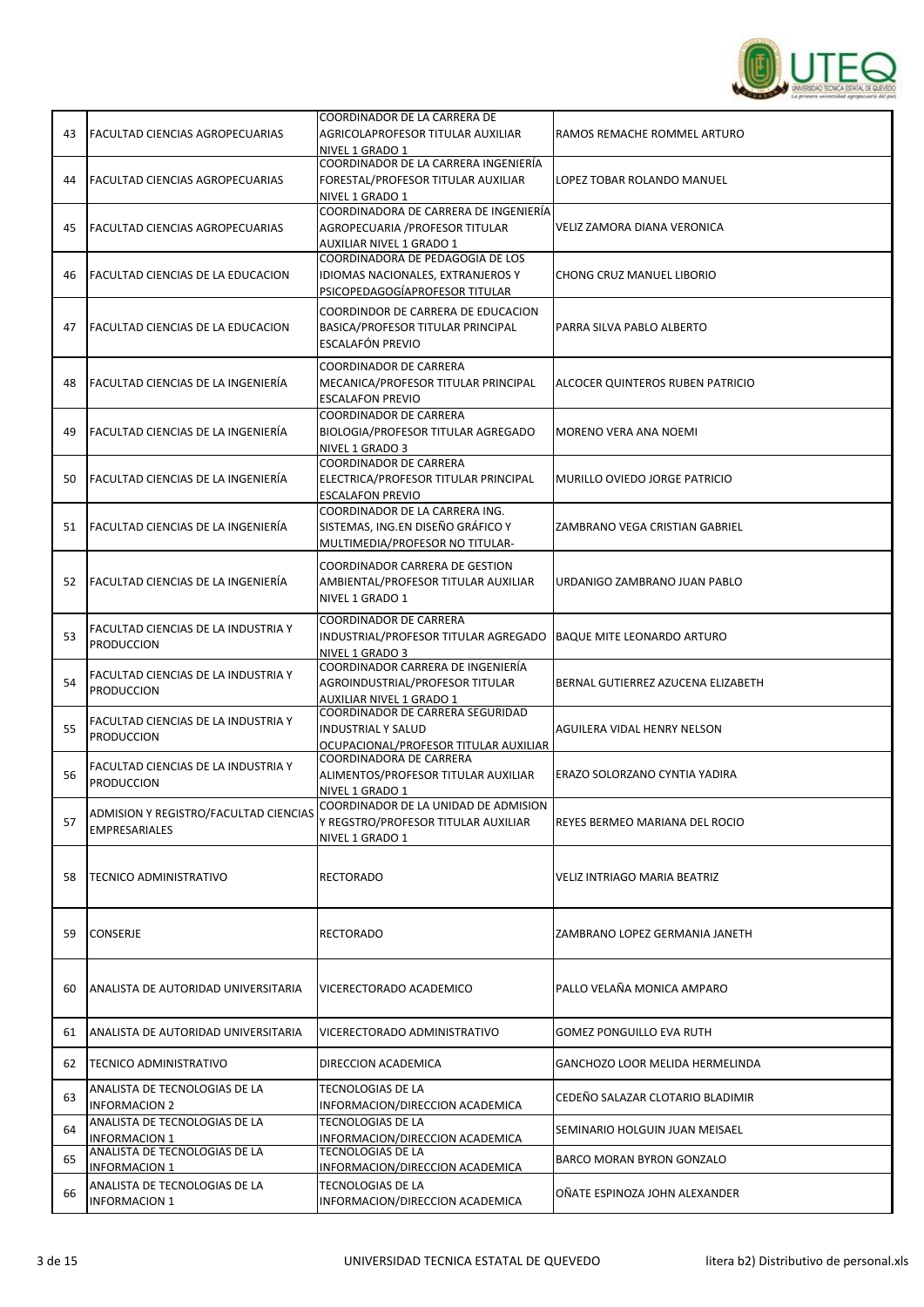

| 67 | TECNICO ADMINISTRATIVO                                 | UNIDAD DE INVESTIGACION                                  | CHILUISA TRIANA NORA FERNANDA         |
|----|--------------------------------------------------------|----------------------------------------------------------|---------------------------------------|
| 68 | LABORATORISTA - LABORATORIO DE<br><b>BIOTECNOLOGIA</b> | UNIDAD DE INVESTIGACION-LABORATORIO<br>DE BIOTECNOLOGIA  | MENDOZA LEON ANTONIO FRANCISCO        |
| 69 | <b>TECNICO DE INVESTIGACION LOES</b>                   | UNIDAD DE INVESTIGACION-LABORATORIO                      | CEDEÑO MOREIRA ANGEL VIRGILIO         |
| 70 | ANALISTA DE PLANIFICACION 1                            | DIRECCIÓN DE PLANIFICACIÓN Y<br>DESARROLLO UNIVERSITARIO | <b>BRIONES CHILAN ERASMO LIDER</b>    |
| 71 | ANALISTA DE TALENTO HUMANO 2                           | <b>TALENTO HUMANO</b>                                    | FAJARDO ROMERO JESSICA DEL ROCIO      |
| 72 | <b>ANALISTA DE TALENTO HUMANO 1</b>                    | <b>TALENTO HUMANO</b>                                    | <b>GANCHOZO FLOREANO AMERICA INES</b> |
| 73 | ANALISTA DE TALENTO HUMANO 1                           | <b>TALENTO HUMANO</b>                                    | CEDEÑO ANDRADE VICTOR ANTONIO         |
| 74 | ANALISTA DE TALENTO HUMANO 2                           | <b>TALENTO HUMANO</b>                                    | CARDENAS MOLINA CARMEN VIRGINIA       |
| 75 | ANALISTA DE TALENTO HUMANO 2                           | TALENTO HUMANO                                           | ORTIZ BASANTES MERY ARACELY           |
| 76 | ESPECIALISTA EN SEGURIDAD E HIGIENE<br>OCUPACIONAL     | <b>TALENTO HUMANO</b>                                    | RODRIGUEZ GUALE JOSE LEONARDO         |
| 77 | <b>CONSERJE</b>                                        | <b>TALENTO HUMANO</b>                                    | SOLIS BARROS WASHINGTON EDUARDO       |
| 78 | ANALISTA DE COMPRAS PUBLICAS 2                         | <b>COMPRAS PUBLICAS</b>                                  | AREVALO TOBAR YUNI ELIZABETH          |
| 79 | ANALISTA DE COMPRAS PUBLICAS 1                         | <b>COMPRAS PUBLICAS</b>                                  | FIGUEROA QUILA LAURA ELVIRA           |
| 80 | ANALISTA DE COMPRAS PUBLICAS 2                         | <b>COMPRAS PUBLICAS</b>                                  | ROSADO MONTOYA MILDRED LILI           |
| 81 | ANALISTA DE COMPRAS PUBLICAS 1                         | <b>COMPRAS PUBLICAS</b>                                  | VASQUEZ HERRERA ADELAIDA MARITZA      |
| 82 | ANALISTA DE ACTIVOS FIJOS                              | <b>CONTROL DE BODEGA</b>                                 | ROBINSON VERA EDISON GABRIEL          |
| 83 | ASISTENTE DE ACTIVOS FIJOS                             | CONTROL DE ACTIVOS Y BODEGA                              | PALACIOS GOMEZ IRVING ANTONIO         |
| 84 | ASISTENTE DE CONTROL DE BODEGA                         | CONTROL DE ACTIVOS Y BODEGA                              | TOALA BAQUE ANGEL MANUEL              |
| 85 | ASISTENTE DE CONTROL DE BIENES                         | CONTROL DE ACTIVOS Y BODEGA                              | LOPEZ BAJAÑA JOSE ALEJANDRO           |
| 86 | <b>TRABAJADOR SOCIAL</b>                               | BIENESTAR UNIVERSITARIO                                  | FERNANDEZ HIDALGO ELSA DE JESUS       |
| 87 | <b>TRABAJADOR SOCIAL</b>                               | BIENESTAR UNIVERSITARIO                                  | PICO VINCES RAQUEL MARITZA            |
| 88 | PROMOTOR UNIVERSITARIO (CORO)                          | BIENESTAR UNIVERSITARIO                                  | VILLON VILLEGAS MAGNO RICARDO         |
| 89 | ASISTENTE DE PROMOTOR UNIVERSITARIO                    | BIENESTAR UNIVERSITARIO                                  | SANCHEZ CORDOVA ADELAIDA JACKELINE    |
| 90 | ASISTENTE DE PROMOTOR UNIVERSITARIO                    | BIENESTAR UNIVERSITARIO                                  | JARAMILLO OLIVO GUILLERMO BARTOLO     |
| 91 | ASISTENTE DE PROMOTOR UNIVERSITARIO                    | <b>BIENESTAR UNIVERSITARIO</b>                           | MORAN SUAREZ FERNANDO DANIEL          |
| 92 | ASISTENTE DE PROMOTOR UNIVERSITARIO                    | BIENESTAR UNIVERSITARIO                                  | MIRANDA ULLON SANTOS JUAN             |
| 93 | ASISTENTE DE PROMOTOR UNIVERSITARIO                    | BIENESTAR UNIVERSITARIO                                  | PEREZ CARRANZA JORGE SANTIAGO         |
| 94 | <b>MEDICO GENERAL</b>                                  | SERVICIOS MEDICOS                                        | LOOR INTRIAGO MIRYAN MARIA            |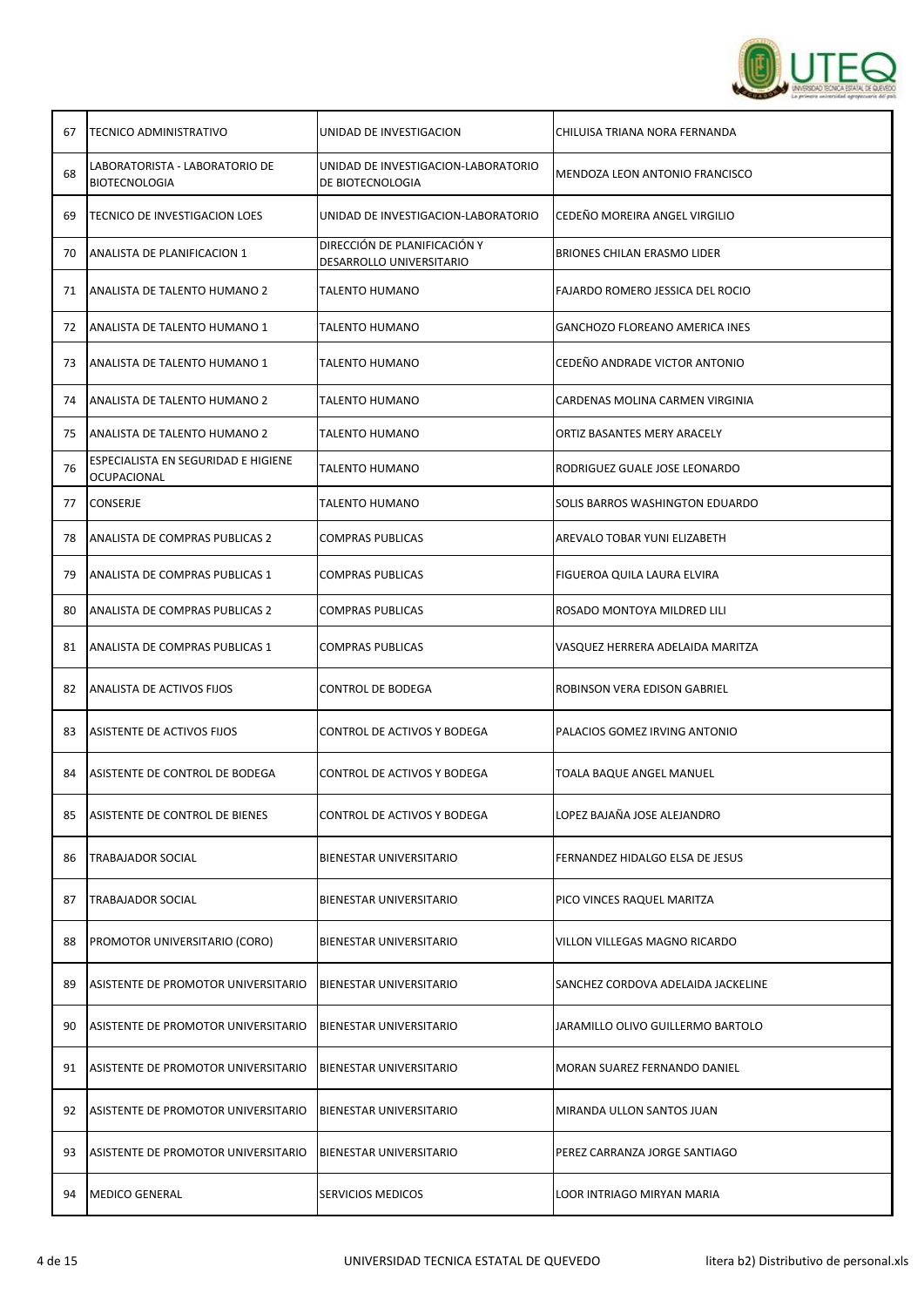

| 95  | <b>ENFERMERA</b>                                      | <b>SERVICIOS MEDICOS</b>                       | ALVAREZ AYALA GABRIELA ADRIANA        |
|-----|-------------------------------------------------------|------------------------------------------------|---------------------------------------|
| 96  | ODONTOLOGO                                            | <b>SERVICIOS MEDICOS</b>                       | SOLANO CHICHANDE CRISTHIAN DAVID      |
| 97  | ANALISTA DE TECNOLOGIAS DE LA<br><b>INFORMACION 1</b> | TECNOLOGÍAS DE LA INFORMACION                  | ULLOA CALERO MERCY MAGDALENA          |
| 98  | ANALISTA DE TECNOLOGIAS DE LA<br><b>INFORMACION 1</b> | TECNOLOGÍAS DE LA INFORMACION                  | MORA SEGURA ANGEL WASHINGTON          |
| 99  | ANALISTA DE TECNOLOGIAS DE LA<br><b>INFORMACION 1</b> | TECNOLOGÍAS DE LA INFORMACION                  | TOAZA FIERRO GERARDO EUSCADY          |
| 100 | ANALISTA DE TECNOLOGIAS DE LA<br><b>INFORMACION 2</b> | TECNOLOGÍAS DE LA INFORMACION                  | AGUIRRE PEREZ MARGOTH DE LAS MERCEDES |
| 101 | ANALISTA DE TECNOLOGIAS DE LA<br><b>INFORMACION 2</b> | TECNOLOGÍAS DE LA INFORMACION                  | CHAVEZ BOZA BETTY MARGARITA           |
|     | 102   LABORATORISTA                                   | TECNOLOGÍAS DE LA INFORMACION                  | IBARRA ALAVA MERY YOLANDA             |
|     | 103 LABORATORISTA                                     | TECNOLOGÍAS DE LA INFORMACION-<br>LABORATORIOS | <b>BRAULIO JORGE PATRICIO</b>         |
|     | 104 ASISTENTE DE LABORATORIO                          | TECNOLOGÍAS DE LA INFORMACION-<br>LABORATORIOS | GARCIA SANGOQUIZA GINA MAGALY         |
|     | 105 ASISTENTE DE LABORATORIO                          | TECNOLOGÍAS DE LA INFORMACION-<br>LABORATORIOS | MORALES ALVAREZ MAGELA MERCEDES       |
| 106 | ASISTENTE DE TECNOLOGIAS DE LA<br><b>INFORMACION</b>  | TECNOLOGÍAS DE LA INFORMACION-<br>LABORATORIOS | MONCAYO ALMEIDA FRANKLIN JOSE         |
| 107 | <b>CONSERJE</b>                                       | TECNOLOGÍAS DE LA INFORMACION                  | SANCHEZ FUENTES OSCAR ALBERTO         |
| 108 | <b>CONSERJE</b>                                       | TECNOLOGÍAS DE LA INFORMACION                  | ZORRILLA SEGURA MARCIANO GABRIEL      |
|     | 109 BIBLIOTECARIO                                     | BIBLIOTECA                                     | MUÑOZ ZAMORA ELITE MARGOTH            |
|     | 110 BIBLIOTECARIO                                     | FACULTAD CIENCIAS AGROPECUARIAS                | ALAVA ALCIVAR PEDRO LENIN             |
|     | 111 ASISTENTE DE BIBLIOTECA                           | <b>BIBLIOTECA</b>                              | ROMERO VALENCIA ANGEL GERMAN          |
|     | 112 ASISTENTE DE BIBLIOTECA                           | <b>BIBLIOTECA</b>                              | MONTECE RUIZ LILIBETH ESTEFANIA       |
|     | 113 CONSERJE                                          | <b>BIBLIOTECA</b>                              | SIG-TU VELIZ CARLOS SERGEI            |
|     | 114 ADMINISTRADOR DE TRANSPORTE                       | <b>TRANSPORTE</b>                              | PILLIGUA VERA CARLOS ALBERTO          |
|     | 115 CHOFER                                            | TRANSPORTE                                     | MORAN MONTOYA ALBERTO ANTONIO         |
|     | 116 CHOFER                                            | <b>TRANSPORTE</b>                              | SANCHEZ LOOR BOLIVAR ALEJANDRO        |
|     | 117 CHOFER                                            | TRANSPORTE                                     | LOOR URETA HOMERO RAFAEL              |
|     | 118   TECNICO ADMINISTRATIVO                          | <b>FINANCIERO</b>                              | LOOR ALCIVAR LAURO FREDDY             |
|     | 119   ANALISTA DE PRESUPUESTO 1                       | <b>PRESUPUESTO</b>                             | MENDOZA LERTORA MARIA ALEXANDRA       |
|     | 120   ANALISTA DE PRESUPUESTO 3                       | <b>PRESUPUESTO</b>                             | VARELA CARRANZA YESENIA MONSERRATE    |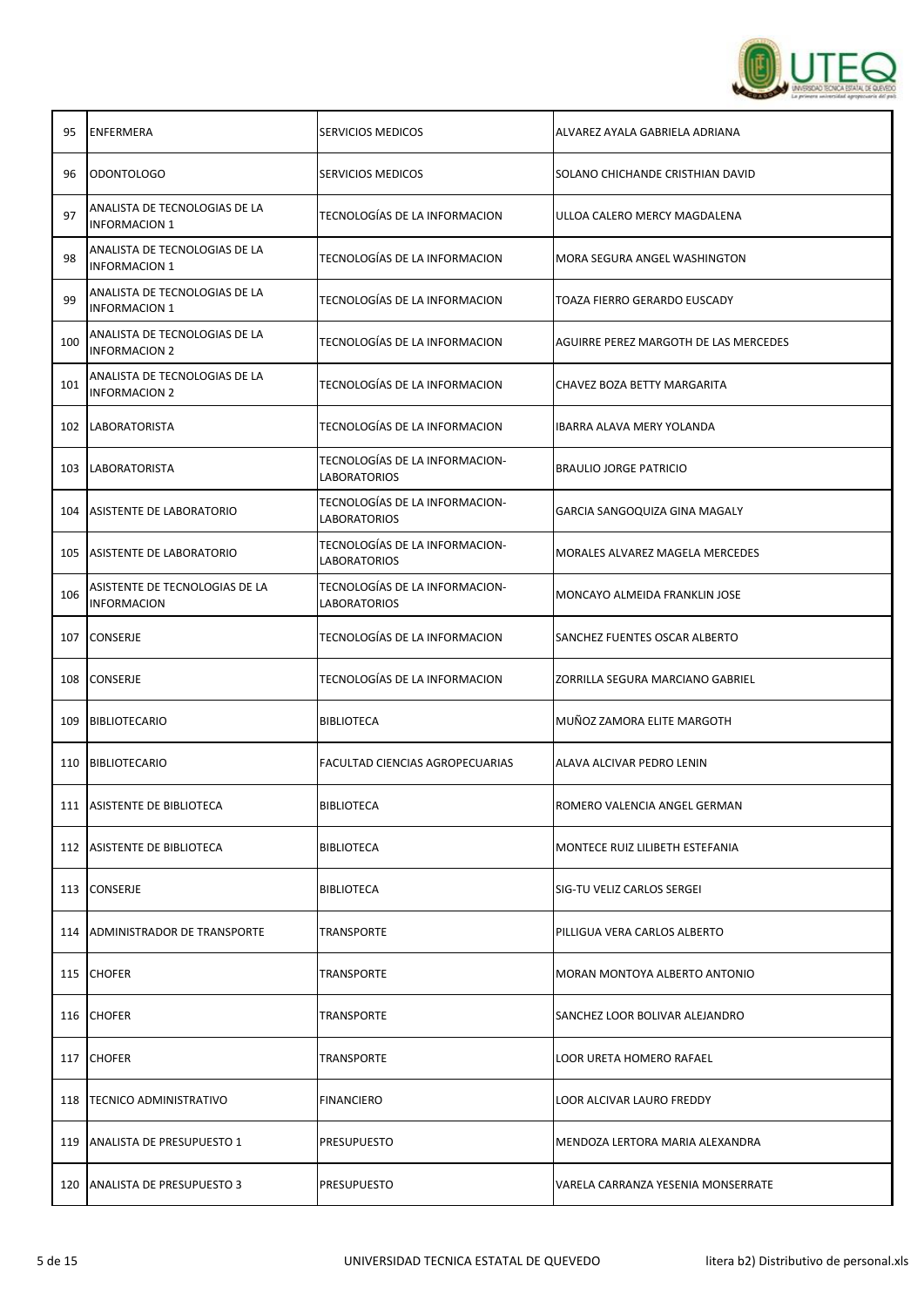

|     | 121   ANALISTA DE CONTABILIDAD 1                              | CONTABILIDAD                                           | VELIZ CHEVEZ CARMEN MAGDALENA         |
|-----|---------------------------------------------------------------|--------------------------------------------------------|---------------------------------------|
| 122 | CONTADOR GENERAL                                              | <b>TESORERIA</b>                                       | SANCHEZ FUENTES ESTHER ANGELA         |
|     | 123   ANALISTA DE TESORERIA                                   | TESORERIA                                              | PEÑAFIEL MENDOZA SAIRA GRISELDA       |
| 124 | PROCURADORA                                                   | PROCURADURIA                                           | ZURITA VERA TATIANA KATHERINE         |
|     | 125 ASISTENTE DE RELACIONES PUBLICAS                          | RELACIONES PUBLICAS                                    | MOLINA ALMEIDA ADRIANA GISSELA        |
|     | 126 ASISTENTE DE RELACIONES PUBLICAS                          | RELACIONES PUBLICAS                                    | FRANCO MURILLO PEDRO ARMANDO          |
|     | 127   AUDITOR INTERNO                                         | AUDITORIA INTERNA                                      | CARRILLO ESCOBAR PATRICIO LEONIDAS    |
| 128 | ANALISTA DE DOCUMENTACION ARCHIVO Y<br><b>CERTIFICACION 1</b> | SECRETARÍA GENERAL                                     | GOMEZ BARRE SANDRA CECILIA            |
| 129 | ANALISTA DE DOCUMENTACION ARCHIVO Y<br><b>CERTIFICACION 2</b> | SECRETARÍA GENERAL-ARCHIVO                             | PINCAY ORTEGA MARIA JACQUELINE        |
| 130 | ANALISTA DE DOCUMENTACION ARCHIVO Y<br><b>CERTIFICACION 1</b> | SECRETARÍA GENERAL-ARCHIVO                             | DELGADO ZAMORA MARIA ISABEL           |
| 131 | TRABAJADOR AGRICOLA/conserje                                  | BIENESTAR UNIVERSITARIO/ARCHIVO<br>GENERAL             | ALVAREZ ZAMBRANO MAYRO DELCINO        |
|     | 132   SECRETARIO ABOGADO                                      | UNIDAD DE ADMISION Y REGISTRO                          | CAMPOVERDE MENDOZA LUCRECIA GUADALUPE |
| 133 | ANALISTA DE ELABORACION Y REGISTRO DE<br><b>TITULOS</b>       | UNIDAD DE ADMISION Y REGISTRO                          | VELIZ INTRIAGO MARIA DETSY            |
| 134 | ANALISTA DE ELABORACION Y REGISTRO DE<br><b>TITULOS</b>       | UNIDAD DE ADMISION Y REGISTRO                          | SILVA TORRES MAGALY LOURDES           |
|     | 135   SECRETARIO ABOGADO, ENCARGADO                           | UNIDAD DE ADMISION Y REGISTRO                          | ZABALA BUENAÑO ALFREDO                |
|     | 136 PERSONAL DE APOYO 3 GRADO 3                               | <b>VINCULACION</b>                                     | FARIAS VERGARA JENNY DOLORES          |
|     | 137   TECNICO DE VINCULACION                                  | VINCULACION                                            | PALMA ALAVA PABLO ELVER               |
|     | 138   TECNICO VINCULACION LOES                                | <b>VINCULACION</b>                                     | CRUZ ROSERO EDWIN WILMER              |
| 139 | ANALISTA DE DESARROLLO DE LA<br><b>INFRAESTRUCTURA 2</b>      | <b>DESARROLLO FISICO</b>                               | MACIAS FARIAS LUISA ISABEL            |
|     | 140 CONSERJE                                                  | APOYO A LA GESTION                                     | PLUAS MUÑOZ EDUARDO MANUEL            |
|     | 141 GASFITERO                                                 | SERVICIOS UNIVERSITARIOS- APOYO A LA<br><b>GESTION</b> | CARABAJO PERALTA JULIO HUMBERTO       |
|     | 142   AUXILIAR DE MANTENIMIENTO                               | SERVICIOS UNIVERSITARIOS- APOYO A LA<br><b>GESTION</b> | CARRANZA CARRANZA JAVIER MAXIMO       |
|     | 143   AUXILIAR DE MANTENIMIENTO                               | SERVICIOS UNIVERSITARIOS- APOYO A LA<br><b>GESTION</b> | CERCADO COBEÑA NEIL FRANCISCO         |
|     | 144 ELECTRICISTA                                              | SERVICIOS UNIVERSITARIOS- APOYO A LA<br><b>GESTION</b> | FRANCO VEAS FELIX WILMER              |
|     | 145   AUXILIAR DE MANTENIMIENTO                               | SERVICIOS UNIVERSITARIOS- APOYO A LA<br><b>GESTION</b> | MACIAS GARCIA JAVIER ENRIQUE          |
|     | 146 ALBAÑIL                                                   | SERVICIOS UNIVERSITARIOS- APOYO A LA<br><b>GESTION</b> | REINA CHENCHE HECTOR TOMAS            |
|     |                                                               |                                                        |                                       |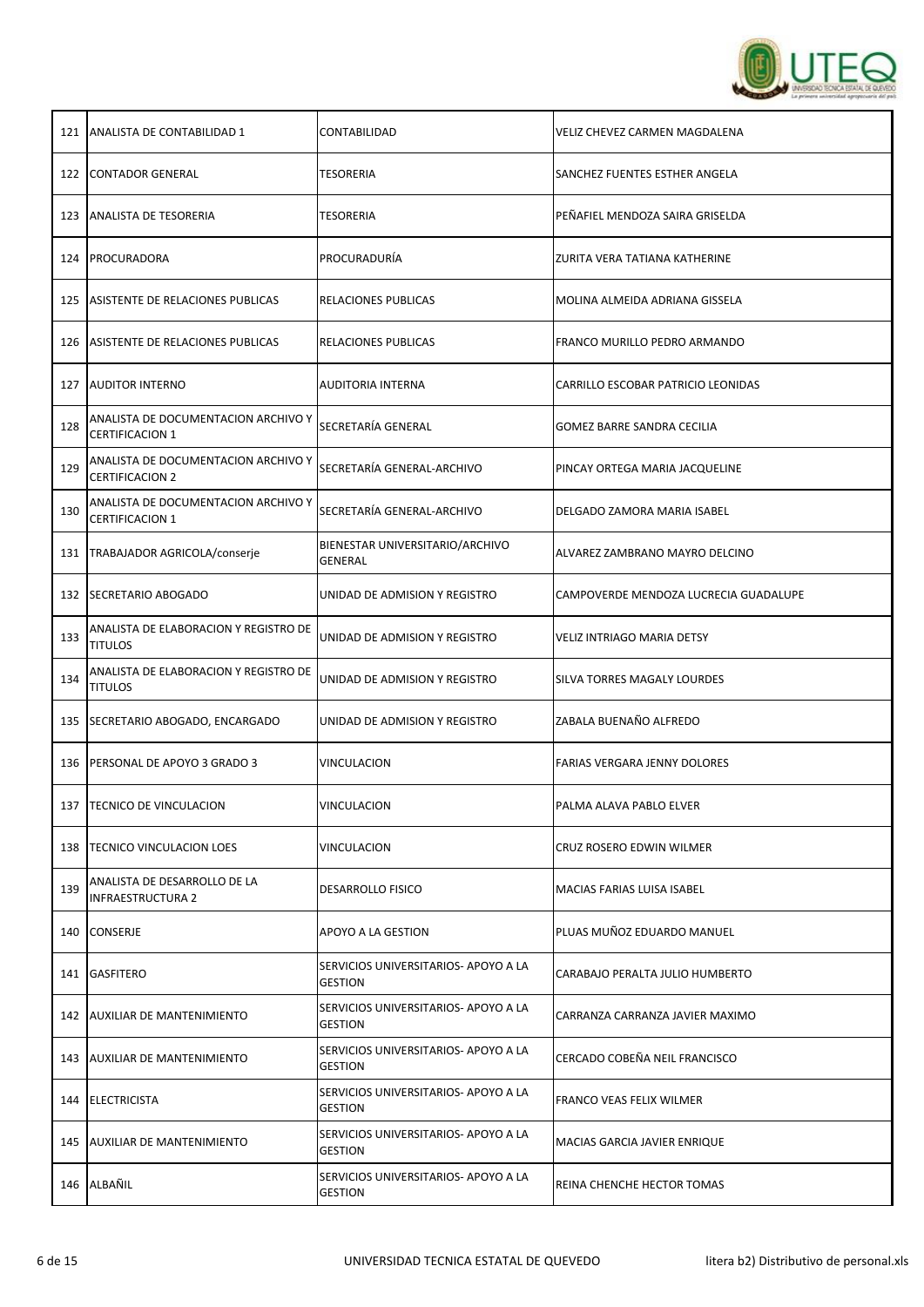

| 147 | <b>OPERADOR DE MAQUINA</b>                         | SERVICIOS UNIVERSITARIOS- APOYO A LA<br><b>GESTION</b> | ALVAREZ YOZA DANNY DANIEL          |
|-----|----------------------------------------------------|--------------------------------------------------------|------------------------------------|
| 148 | AUXILIAR DE MANTENIMIENTO                          | SERVICIOS UNIVERSITARIOS- APOYO A LA<br><b>GESTION</b> | SALDAÑA MORA EUDER BENEDICTO       |
|     | 149   TECNICO ADMINISTRATIVO                       | UNIDAD DE POSGRADO                                     | PARRAGA PADILLA CARMEN ELIZABETH   |
| 150 | <b>CONSERJE</b>                                    | UNIDAD DE POSGRADO                                     | MENDIETA DELGADO LUIS GALO         |
|     | 151 OFICINISTA                                     | UNIDAD DE POSGRADO                                     | ZAMBRANO PLAZA ANGEL GERMAN        |
| 152 | <b>TECNICO ADMINISTRATIVO</b>                      | FACULTAD CIENCIAS EMPRESARIALES                        | HUACON BUSTAMANTE OMAR DARWING     |
|     | 153   TECNICO ADMINISTRATIVO                       | FACULTAD CIENCIAS EMPRESARIALES                        | ROSADO MONTOYA SONIA ROCIO         |
| 154 | <b>OFICINISTA</b>                                  | FACULTAD CIENCIAS EMPRESARIALES                        | MORALES MENDOZA VERONICA KARINA    |
| 155 | <b>OFICINISTA</b>                                  | FACULTAD CIENCIAS EMPRESARIALES-UED                    | CARDENAS DAVILA JONATHAN           |
| 156 | <b>CONSERJE</b>                                    | FACULTAD CIENCIAS EMPRESARIALES-UED                    | MONTOYA MEDINA SANDRO YOVANY       |
| 157 | <b>CONSERJE</b>                                    | FACULTAD CIENCIAS EMPRESARIALES                        | <b>VERA TARIRA JAVIER MOISES</b>   |
| 158 | <b>CONSERJE</b>                                    | FACULTAD CIENCIAS EMPRESARIALES                        | GARCIA BAJAÑA DARWIN JAVIER        |
| 159 | <b>CONSERJE</b>                                    | FACULTAD CIENCIAS EMPRESARIALES                        | MENOSCAL TOALA JULIO CESAR         |
| 160 | <b>CONSERJE</b>                                    | FACULTAD CIENCIAS EMPRESARIALES                        | ARANDA SANTACRUZ PEDRO JOFFRE      |
|     | 161   TECNICO ADMINISTRATIVO                       | <b>FACULTAD CIENCIAS AGROPECUARIAS</b>                 | MIRANDA GILER MAYRA MARIUXI        |
|     | 162   TECNICO ADMINISTRATIVO                       | FACULTAD CIENCIAS AGROPECUARIAS                        | CARREÑO RODRIGUEZ YUNI ISABEL      |
| 163 | ASISTENTE DE LABORATORIO -<br><b>FCAMBIENTALES</b> | FACULTAD CIENCIAS AGROPECUARIAS                        | VARGAS SANCHEZ JOSE BENJAMIN       |
| 164 | LABORATORISTA - LABORATORIO<br><b>BROMATOLOGIA</b> | FACULTAD CIENCIAS AGROPECUARIAS                        | RAMOS MACKLIFF LOURDES ROCIO       |
| 165 | LABORATORISTA - LABORATORIO<br><b>RUMIOLOGIA</b>   | FACULTAD CIENCIAS AGROPECUARIAS                        | ZAPATIER SANTILLAN AURELIO DAVID   |
| 166 | TECNICO DE LABORATORIO DE QUIMICA<br>(LOES)        | FACULTAD CIENCIAS AGROPECUARIAS                        | GARCIA INTRIAGO ERICK NAZARENO     |
| 167 | <b>CONSERJE</b>                                    | FACULTAD CIENCIAS AGROPECUARIAS                        | PARRAGA MORA GYMMY LEONID          |
| 168 | CONSERJE                                           | FACULTAD CIENCIAS AGROPECUARIAS                        | MENDOZA CUELLAR RICHARD ANTONIO    |
| 169 | <b>CONSERJE</b>                                    | FACULTAD CIENCIAS AGROPECUARIAS                        | FLORES MUÑOZ JAIME ENRIQUE         |
| 170 | CONSERJE                                           | FACULTAD CIENCIAS AGROPECUARIAS                        | VILLARROEL POSLIGUA JAVIER ORLANDO |
| 171 | <b>CONSERJE</b>                                    | FACULTAD CIENCIAS AGROPECUARIAS                        | FLORES GUERRA MARIO GABRIEL        |
|     | 172 AYUDANTE OPERADOR/conserje                     | FACULTAD CIENCIAS AGROPECUARIAS                        | KAISER ESPINOZA ROBERT ALFREDO     |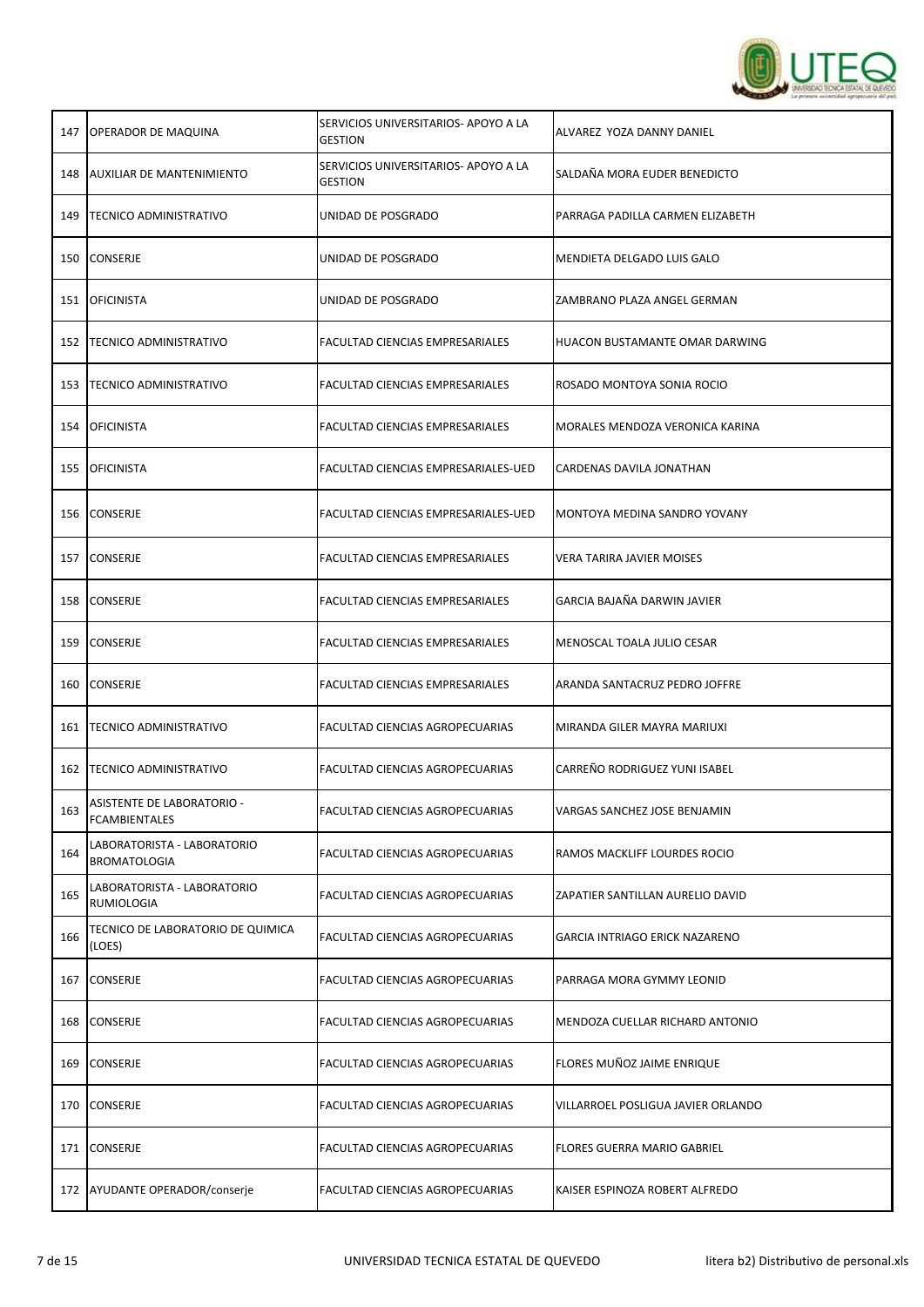

| 173 | AUXILIAR AGROPECUARIO/CONSERJE                                                         | FACULTAD CIENCIAS AGROPECUARIAS                                                      | PEREZ ESPINOZA EUGENIO BASILIO    |
|-----|----------------------------------------------------------------------------------------|--------------------------------------------------------------------------------------|-----------------------------------|
| 174 | <b>TECNICO ADMINISTRATIVO</b>                                                          | <b>FACULTAD CIENCIAS DE LA</b><br>EDUCACION/COORDINACION DE CARRERA<br>DE ENFERMERÍA | TELLO RIZZO DAYSY ELIZABETH       |
| 175 | <b>CONSERJE</b>                                                                        | ENFERMERÍA                                                                           | SUAREZ ARANA HECTOR JAVIER        |
| 176 | CONSERJE                                                                               | FACULTAD CIENCIAS DE LA EDUCACION                                                    | CEDEÑO CHAVEZ CRISTOBAL COLON     |
| 177 | CONSERJE                                                                               | FACULTAD CIENCIAS DE LA EDUCACION                                                    | BECERRIN BURGOS JUAN ROBERTO      |
| 178 | <b>TECNICO ADMINISTRATIVO</b>                                                          | FACULTAD CIENCIAS DE LA INDUSTRIA Y<br><b>PRODUCCION</b>                             | BONILLA CARBO MONICA LORENA       |
| 179 | <b>CONSERJE</b>                                                                        | FACULTAD CIENCIAS DE LA INDUSTRIA Y<br><b>PRODUCCION</b>                             | SOLIS GARCIA ENRIQUE RODOLFO      |
| 180 | CONSERJE                                                                               | FACULTAD CIENCIAS DE LA INDUSTRIA Y<br><b>PRODUCCION</b>                             | ROBAYO QUINTO YORGE WILMER        |
| 181 | <b>CONSERJE</b>                                                                        | FACULTAD CIENCIAS DE LA INDUSTRIA Y<br><b>PRODUCCION</b>                             | UBE ALCIVAR FLORENCIO ADOLFO      |
| 182 | ASISTENTE DE LABORATORIOS-FCI -<br>LABORATORIO DE OPERACIONES UNITARIAS PRODUCCION     | FACULTAD CIENCIAS DE LA INDUSTRIA Y                                                  | COELLO MONTOYA AMADO ENRIQUE      |
| 183 | LABORATORISTA - LABORATORIO LACTIOS Y  FACULTAD CIENCIAS DE LA INDUSTRIA Y<br>CARNICOS | <b>PRODUCCION</b>                                                                    | LEONES ZEVALLOS TANYA DOLORES     |
| 184 | <b>TECNICO ADMINISTRATIVO</b>                                                          | FACULTAD CIENCIAS DE LA INGENIERÍA                                                   | GARCES SEGOVIA WILMER EDUARDO     |
| 185 | <b>CONSERJE</b>                                                                        | FACULTAD CIENCIAS DE LA INGENIERÍA                                                   | UBE ALCIVAR ANGEL NELSON          |
| 186 | <b>AUXILIAR DE MANTENIMIENTO</b>                                                       | FACULTAD CIENCIAS DE LA INGENIERÍA                                                   | PARRAGA VISTIN RICARDO ERNESTO    |
| 187 | <b>AUXILIAR DE MANTENIMIENTO</b>                                                       | FACULTAD CIENCIAS DE LA INGENIERÍA                                                   | TRIANA MUÑOZ RICARDO ARTURO       |
| 188 | <b>CONSERJE</b>                                                                        | FACULTAD CIENCIAS DE LA INGENIERÍA                                                   | MALLEA CARRANZA FERNADO ALBINO    |
|     | 189 CONSERJE                                                                           | FACULTAD CIENCIAS AGROPECUARIAS                                                      | SALDAÑA MORA FAUSTINO GERMAN      |
| 190 | ANALISTA DE ELABORACION Y REGISTRO DE<br><b>TITULOS</b>                                | UNIDAD DE ADMISION Y NIVELACION                                                      | VELIZ REQUENE HILVER ROGER        |
|     | 191 ASISTENTE DE PRODUCCION                                                            | FINCA LA MARIA                                                                       | TAMAY MONTOYA ANGEL GILBERTO      |
|     | 192   TRABAJADOR AGRICOLA                                                              | FINCA LA MARIA                                                                       | BUENO TAPIA MAXIMO RUFINO         |
| 193 | TRABAJADOR AGRICOLA                                                                    | FINCA LA MARIA                                                                       | BURGOS SOLORZANO ANDRES FRANCISCO |
| 194 | OPERADOR DE MAQUINARIA AGRICOLA                                                        | FINCA LA MARIA                                                                       | CALDERON BARRI PEDRO ANTONIO      |
| 195 | TRABAJADOR AGRICOLA                                                                    | FINCA LA MARIA                                                                       | CASQUETE REINA WILFRIDO MARCELO   |
|     | 196   TRABAJADOR AGRICOLA                                                              | FINCA LA MARIA                                                                       | CEDEÑO MERO DANNY DANIEL          |
| 197 | TRABAJADOR AGRICOLA                                                                    | FINCA LA MARIA                                                                       | FLORES MORAN GREGORIO HUNGRIA     |
|     | 198 AUXILIAR AGROPECUARIO                                                              | FINCA LA MARIA                                                                       | FUENTES CARRRANZA HOLGER HIPOLITO |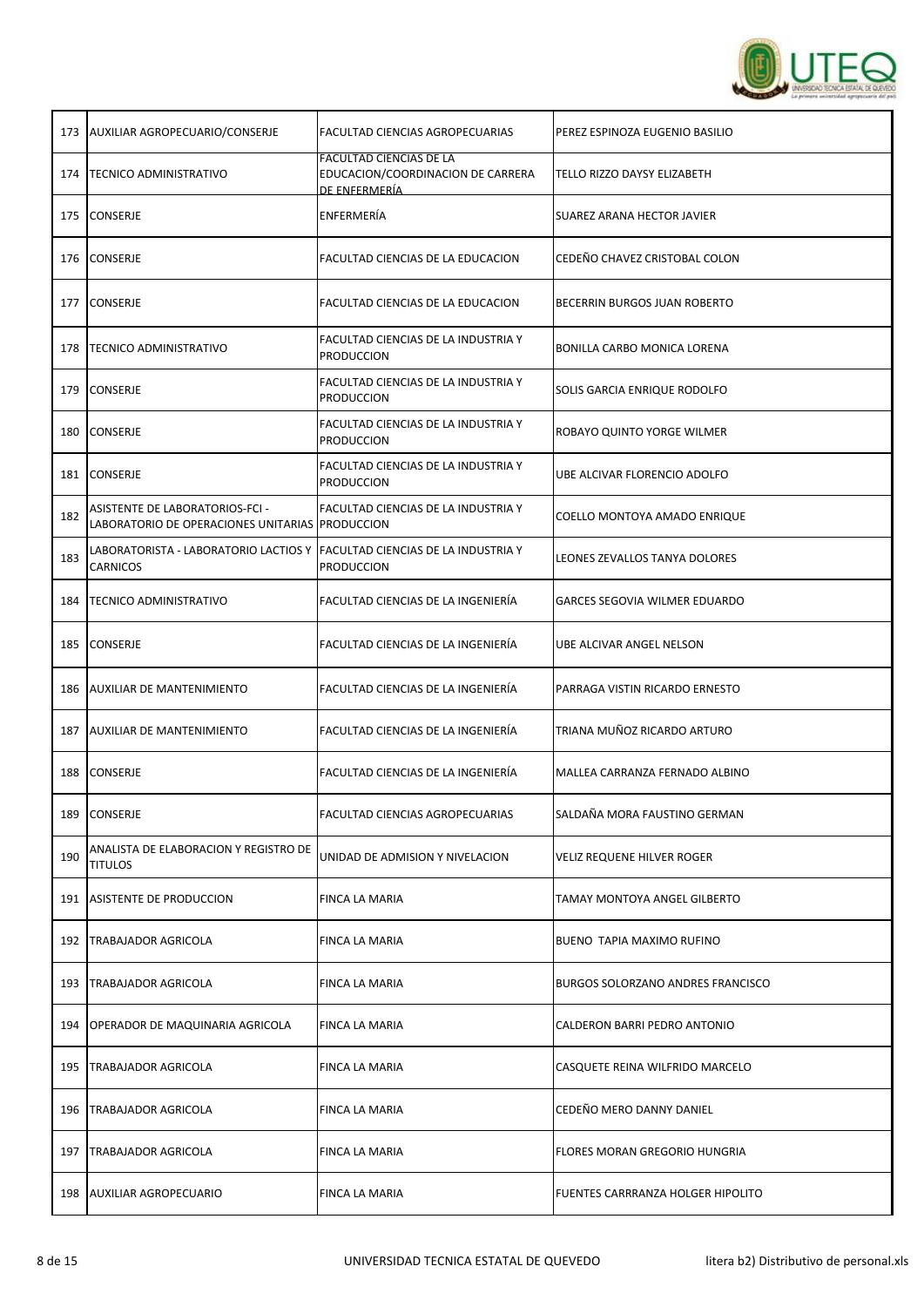

| 199 | TRABAJADOR AGRICOLA                                   | FINCA LA MARIA                                      | FUENTES CASTRO GERARDO ANDRES           |
|-----|-------------------------------------------------------|-----------------------------------------------------|-----------------------------------------|
| 200 | AYUDANTE OPERADOR                                     | FINCA LA MARIA                                      | <b>GURUMENDI TERAN CAIRO ISAAC</b>      |
| 201 | <b>TRABAJADOR AGRICOLA</b>                            | FINCA LA MARIA                                      | MACIAS TUAREZ FREDDY ANTONIO            |
| 202 | TRABAJADOR AGRICOLA                                   | FINCA LA MARIA                                      | MERINO PINCAY ROBERTO KLEBER            |
| 203 | TRABAJADOR AGRICOLA                                   | FINCA LA MARIA                                      | MORA QUINTANA HOLGER DARWIN             |
| 204 | TRABAJADOR AGRICOLA                                   | FINCA LA MARIA                                      | MOREIRA LOOR JOHAN INOCENTE             |
| 205 | <b>TRABAJADOR AGRICOLA</b>                            | FINCA LA MARIA                                      | OLVERA CADENA MANUEL ADRIANO            |
| 206 | <b>TRABAJADOR AGRICOLA</b>                            | FINCA LA MARIA                                      | RODRIGUEZ FERNANDEZ PEDRO JAVIER        |
| 207 | TRABAJADOR AGRICOLA                                   | FINCA LA MARIA                                      | SUAREZ SOLIZ NELSON VADIS               |
| 208 | TRABAJADOR AGRICOLA                                   | FINCA LA MARIA                                      | TARIRA OLVERA ISIDRO PERFECTO           |
| 209 | <b>TRABAJADOR AGRICOLA</b>                            | FINCA LA MARIA                                      | VERA REINA LORENZO ROSENDO              |
| 210 | <b>TRABAJADOR AGRICOLA</b>                            | FINCA LA MARIA                                      | ZAMORA VINCES ARMANDO MELANIO           |
|     | 211 AUXILIAR AGROPECUARIO                             | FINCA LA REPRESA/FACULTAD CIENCIAS<br>AGROPECUARIAS | BRIONES MONTECE DANIEL DOMINGO          |
| 212 | TRABAJADOR AGRICOLA                                   | FINCA LA REPRESA                                    | BRIONES MONTECE ISIDRO FRANCISCO        |
|     | 213   TRABAJADOR AGRICOLA                             | FINCA LA REPRESA                                    | <b>BUSTE MENDEZ JORGE FRANCISCO</b>     |
|     | 214   TRABAJADOR AGRICOLA                             | FINCA LA REPRESA                                    | CASTRO CHAMORRO WILSON ENRIQUE          |
|     | 215   TRABAJADOR AGRICOLA                             | <b>FINCA LA REPRESA</b>                             | MEZA OLVERA AGAPITO LEONIDAS            |
| 216 | <b>TRABAJADOR AGRICOLA</b>                            | <b>FINCA LA REPRESA</b>                             | VARGAS SOLIS JIMMY JOSE                 |
| 217 | TRABAJADOR AGRICOLA-FINCA<br><b>MOROCUMBA</b>         | FACULTAD CIENCIAS AGROPECUARIAS                     | ARCOS AZA MANUEL ANTONIO                |
| 218 | PROFESOR TITULAR PRINCIPAL ESCALAFÓN<br><b>PREVIO</b> | FACULTAD CIENCIAS EMPRESARIALES                     | AGUIRRE VALVERDE DENNIS GUILLERMO       |
| 219 | PROFESOR TITULAR PRINCIPAL ESCALAFÓN<br><b>PREVIO</b> | FACULTAD CIENCIAS EMPRESARIALES                     | ANGAMARCA IZQUIERDO GUILLERMO REMIGIO   |
| 220 | PROFESOR TITULAR AGREGADO NIVEL 1<br>GRADO 3          | FACULTAD CIENCIAS EMPRESARIALES                     | AREVALO BRIONES KARINA PATRICIA         |
| 221 | PROFESOR TITULAR PRINCIPAL ESCALAFÓN<br><b>PREVIO</b> | FACULTAD CIENCIAS EMPRESARIALES                     | BAEZ OÑATE MARCOS VINICIO               |
| 222 | PROFESOR TITULAR PRINCIPAL ESCALAFON<br><b>PREVIO</b> | FACULTAD CIENCIAS EMPRESARIALES                     | <b>BAYAS VACA VICTOR HUGO</b>           |
| 223 | PROFESOR TITULAR PRINCIPAL ESCALAFON<br><b>PREVIO</b> | FACULTAD CIENCIAS EMPRESARIALES                     | BUCHELI ESPINOZA NELSON XAVIER          |
| 224 | PROFESOR TITULAR AGREGADO NIVEL 3<br>GRADO 5          | FACULTAD CIENCIAS EMPRESARIALES                     | <b>BUSTAMANTE FUENTES COLON SILVINO</b> |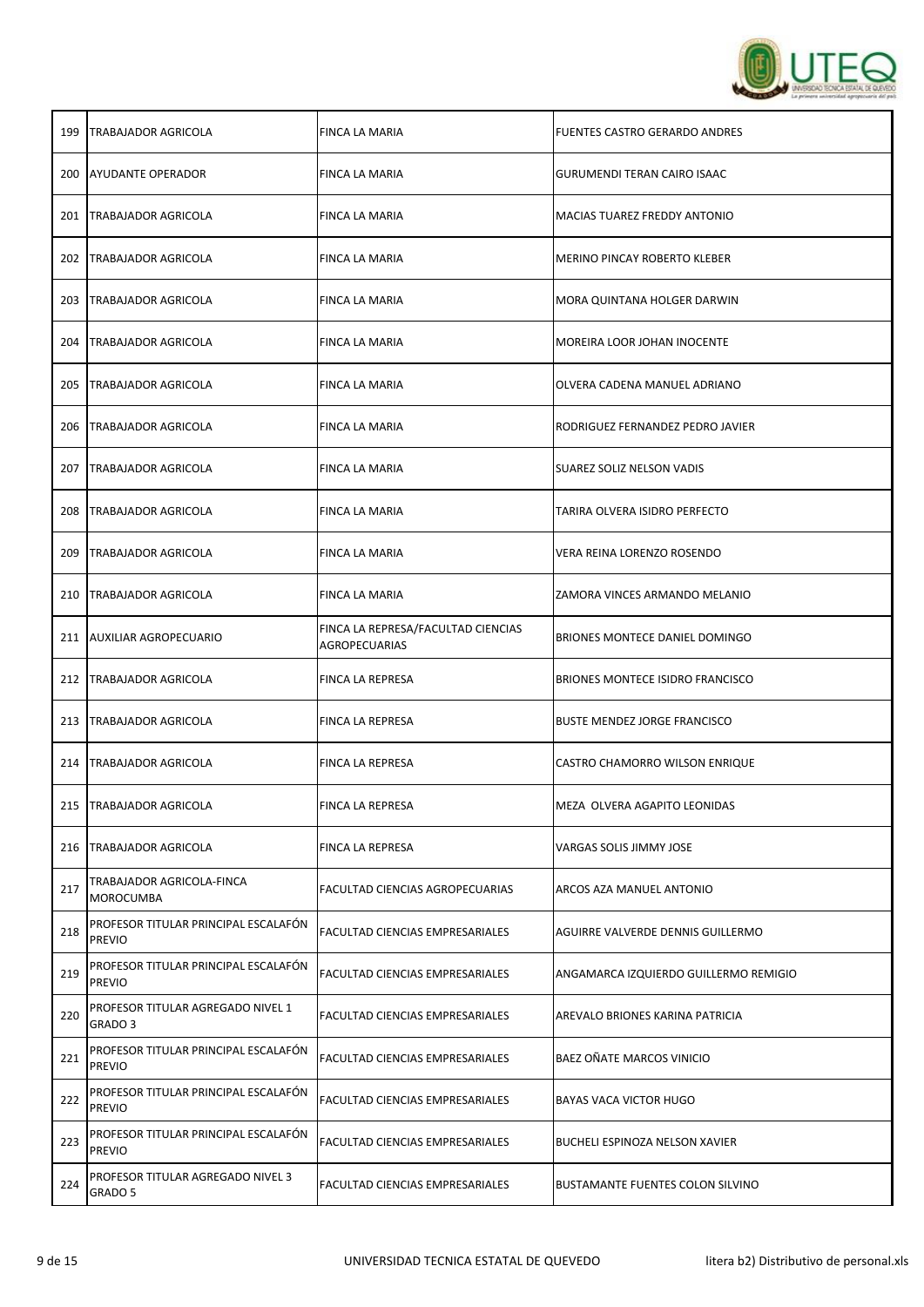

| 225 | PROFESOR TITULAR AUXILIAR NIVEL 1<br>GRADO 1          | FACULTAD CIENCIAS EMPRESARIALES        | CADENA MIRANDA DIANA ISABEL            |
|-----|-------------------------------------------------------|----------------------------------------|----------------------------------------|
| 226 | PROFESOR TITULAR PRINCIPAL ESCALAFÓN<br><b>PREVIO</b> | FACULTAD CIENCIAS EMPRESARIALES        | CARREÑO RODRIGUEZ WASHINGTON VILLAMIL  |
| 227 | PROFESOR TITULAR AUXILIAR NIVEL 1<br>GRADO 1          | FACULTAD CIENCIAS EMPRESARIALES        | CEDEÑO BRIONES ALEX GEOVANNY           |
| 228 | PROFESOR TITULAR AUXILIAR NIVEL 1<br>GRADO 1          | FACULTAD CIENCIAS EMPRESARIALES        | CERVANTES MOLINA XIMENA PAOLA          |
| 229 | PROFESOR TITULAR PRINCIPAL ESCALAFON<br><b>PREVIO</b> | FACULTAD CIENCIAS EMPRESARIALES        | FRANCO CEDEÑO FLOR JANETH              |
| 230 | PROFESOR TITULAR PRINCIPAL ESCALAFÓN<br><b>PREVIO</b> | FACULTAD CIENCIAS EMPRESARIALES        | GALLARDO HAON WASHINGTON RAMIRO        |
| 231 | PROFESOR TITULAR PRINCIPAL ESCALAFON<br><b>PREVIO</b> | FACULTAD CIENCIAS EMPRESARIALES        | GONZAGA SARMIENTO LUIS EDUARDO         |
| 232 | PROFESOR TITULAR PRINCIPAL ESCALAFÓN<br><b>PREVIO</b> | FACULTAD CIENCIAS EMPRESARIALES        | HERRERA VACA MIGUEL ANGEL              |
| 233 | PROFESOR TITULAR PRINCIPAL ESCALAFON<br><b>PREVIO</b> | FACULTAD CIENCIAS EMPRESARIALES        | INTRIAGO ZAMORA ENRIQUE NARCISO        |
| 234 | PROFESOR TITULAR AUXILIAR                             | FACULTAD CIENCIAS EMPRESARIALES        | LITARDO CAICEDO CESAR ERNESTO          |
| 235 | PROFESOR TITULAR PRINCIPAL ESCALAFÓN<br><b>PREVIO</b> | FACULTAD CIENCIAS EMPRESARIALES        | MATA ANCHUNDIA DEYANIRA DIGNA          |
| 236 | PROFESOR TITULAR AUXILIAR NIVEL 1<br>GRADO 1          | FACULTAD CIENCIAS EMPRESARIALES        | MIRANDA ULLON PEDRO CLAVEL             |
| 237 | PROFESOR TITULAR PRINCIPAL ESCALAFÓN<br><b>PREVIO</b> | FACULTAD CIENCIAS EMPRESARIALES        | MUÑOZ HEREDIA CESAR ENRIQUE            |
| 238 | PROFESOR TITULAR PRINCIPAL ESCALAFÓN<br><b>PREVIO</b> | FACULTAD CIENCIAS EMPRESARIALES        | MUÑOZ RODRIGUEZ RAFAEL JACINTO         |
| 239 | PROFESOR TITULAR AGREGADO NIVEL 1<br>GRADO 3          | FACULTAD CIENCIAS EMPRESARIALES        | PACHAR LOPEZ MARIA AUXILIADORA         |
| 240 | PROFESOR TITULAR AGREGADO NIVEL 1<br>GRADO 3          | FACULTAD CIENCIAS EMPRESARIALES        | PALMA LEON AIDA MARIBEL                |
| 241 | PROFESOR TITULAR AUXILIAR NIVEL 1<br>GRADO 1          | FACULTAD CIENCIAS EMPRESARIALES        | PARRA GAVILANES DANIEL ALBERTO         |
| 242 | PROFESOR TITULAR PRINCIPAL ESCALAFÓN<br><b>PREVIO</b> | FACULTAD CIENCIAS EMPRESARIALES        | PEREZ AREVALO MARIO ALEJANDRO          |
| 243 | PROFESOR TITULAR PRINCIPAL ESCALAFÓN<br><b>PREVIO</b> | FACULTAD CIENCIAS EMPRESARIALES        | PEREZ JUEZ ERNESTO JAVIER              |
| 244 | PROFESOR TITULAR PRINCIPAL ESCALAFON<br><b>PREVIO</b> | FACULTAD CIENCIAS EMPRESARIALES        | PURCACHI AGUIRRE WALTHER BOANERGE      |
| 245 | PROFESOR TITULAR PRINCIPAL ESCALAFÓN<br><b>PREVIO</b> | FACULTAD CIENCIAS EMPRESARIALES        | RAMIREZ CHAVEZ MAXIMO ABEL             |
| 246 | PROFESOR TITULAR PRINCIPAL ESCALAFÓN<br><b>PREVIO</b> | FACULTAD CIENCIAS EMPRESARIALES        | REYES CEVALLOS MAGALY NARCISA DE JESUS |
| 247 | PROFESOR TITULAR AUXILIAR NIVEL 1<br>GRADO 1          | FACULTAD CIENCIAS EMPRESARIALES        | RIVERA VELASCO JOSE LUIS               |
| 248 | PROFESOR TITULAR AGREGADO NIVEL 1<br>GRADO 3          | FACULTAD CIENCIAS EMPRESARIALES        | RODRIGUEZ ANGULO DOMINGA ERNESTINA     |
| 249 | PROFESOR TITULAR AUXILIAR NIVEL 1<br>GRADO 1          | FACULTAD CIENCIAS EMPRESARIALES        | SANDOVAL CUJI MARTHA MATILDE           |
| 250 | PROFESOR TITULAR AGREGADO NIVEL 1<br>GRADO 3          | <b>FACULTAD CIENCIAS EMPRESARIALES</b> | TACHONG ALENCASTRO LAURA               |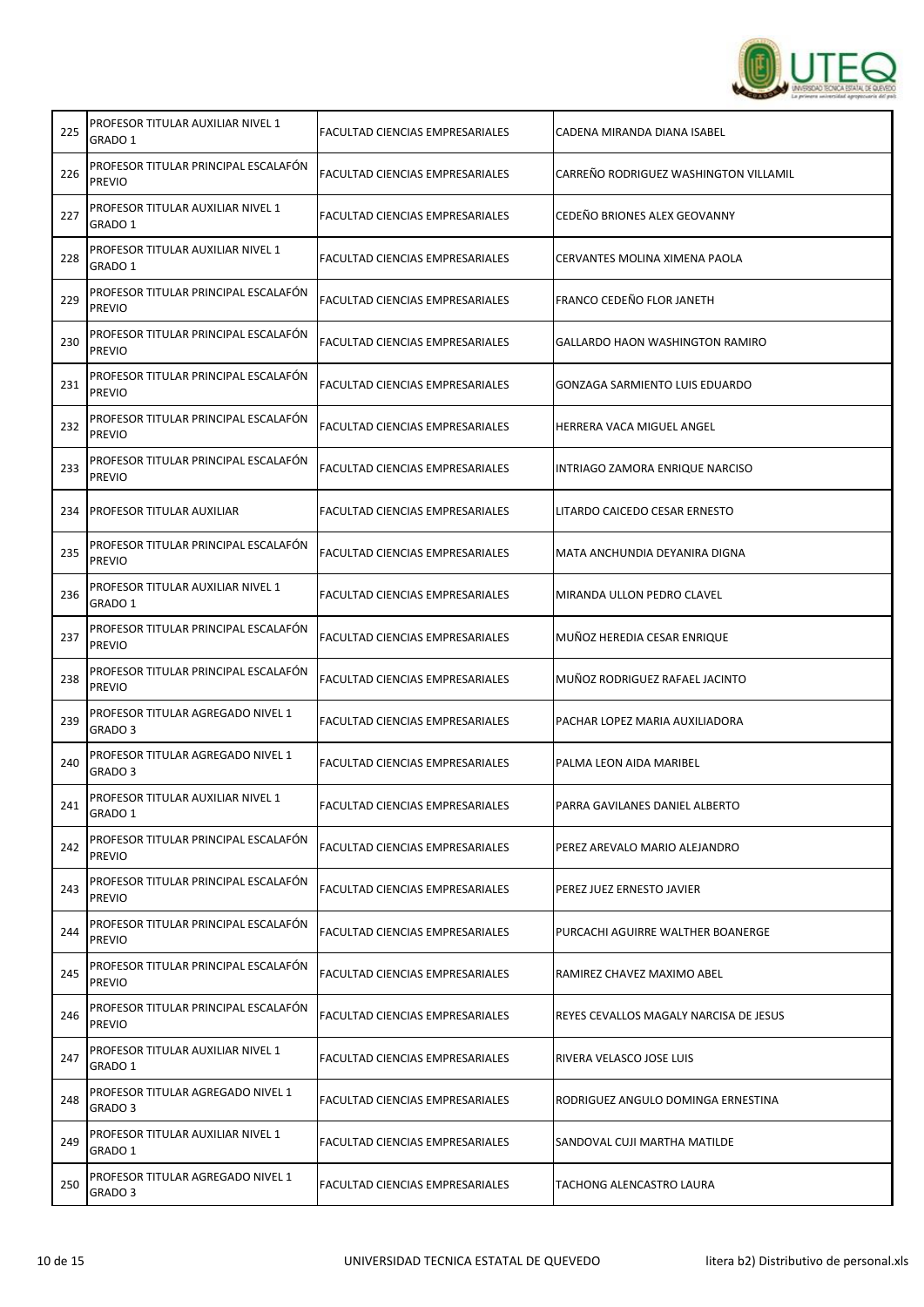

| 251 | PROFESOR TITULAR PRINCIPAL ESCALAFÓN<br><b>PREVIO</b>   | FACULTAD CIENCIAS EMPRESARIALES | TORRES SEGARRA CARLOS VICENTE       |
|-----|---------------------------------------------------------|---------------------------------|-------------------------------------|
| 252 | PROFESOR TITULAR PRINCIPAL ESCALAFÓN<br><b>PREVIO</b>   | FACULTAD CIENCIAS EMPRESARIALES | VELASCO BARAHONA VICTORIA BIRMANIA  |
| 253 | PROFESOR TITULAR PRINCIPAL ESCALAFÓN<br><b>PREVIO</b>   | FACULTAD CIENCIAS EMPRESARIALES | VILLALVA ABARCA GUALBERTO RAFAEL    |
| 254 | PROFESOR TITULAR AUXILIAR NIVEL 1<br>GRADO 1            | FACULTAD CIENCIAS EMPRESARIALES | VINUEZA MENDOZA GLENN WALTER        |
| 255 | PROFESOR TITULAR PRINCIPAL ESCALAFON<br><b>PREVIO</b>   | FACULTAD CIENCIAS EMPRESARIALES | YEPEZ YANEZ ANGEL BOLIVAR           |
| 256 | PROFESOR TITULAR AGREGADO NIVEL 1<br>GRADO 3            | FACULTAD CIENCIAS EMPRESARIALES | ZAMBRANO BARROS NUVIA AURORA        |
| 257 | PROFESOR TITULAR AGREGADO NIVEL 1<br>GRADO 3            | UNIDAD DE ESTUDIOS A DISTANCIA  | HARO CHONG ALEXANDRA ELIZABETH      |
| 258 | PROFESOR TITULAR AUXILIAR NIVEL 1<br>GRADO 1            | UNIDAD DE ESTUDIOS A DISTANCIA  | RAMIREZ CHAVEZ ELICEO               |
| 259 | PROFESOR TITULAR AGREGADO NIVEL 1<br>GRADO 3            | UNIDAD DE ESTUDIOS A DISTANCIA  | VILLARROEL PUMA MARCO FERNANDO      |
| 260 | PROFESOR TITULAR AGREGADO NIVEL 1<br>GRADO <sub>3</sub> | FACULTAD CIENCIAS AGROPECUARIAS | ABASOLO PACHECO FERNANDO            |
| 261 | PROFESOR TITULAR AGREGADO NIVEL 1<br>GRADO 3            | FACULTAD CIENCIAS AGROPECUARIAS | ALVAREZ PERDOMO GUIDO RODOLFO       |
| 262 | PROFESOR TITULAR AGREGADO ESCALAFÓN<br><b>PREVIO</b>    | FACULTAD CIENCIAS AGROPECUARIAS | ARGUELLO NUÑEZ TITO GERMAN          |
| 263 | PROFESOR TITULAR PRINCIPAL NIVEL 1<br>GRADO 6           | FACULTAD CIENCIAS AGROPECUARIAS | AVELLANEDA CEVALLOS JUAN HUMBERTO   |
| 264 | PROFESOR TITULAR AUXILIAR NIVEL 1<br>GRADO 1            | FACULTAD CIENCIAS AGROPECUARIAS | CABEZAS CONGO RONALD ROBERTO        |
| 265 | PROFESOR TITULAR AGREGADO NIVEL 1<br>GRADO 3            | FACULTAD CIENCIAS AGROPECUARIAS | CADME AREVALO MARIA LORENA          |
| 266 | PROFESOR TITULAR PRINCIPAL ESCALAFON<br><b>PREVIO</b>   | FACULTAD CIENCIAS AGROPECUARIAS | CAMPI ORTIZ WELLINGTON DAVID        |
| 267 | PROFESOR TITULAR PRINCIPAL NIVEL 1<br>GRADO 6           | FACULTAD CIENCIAS AGROPECUARIAS | CANCHIGNIA MARTINEZ HAYRON FABRICIO |
| 268 | PROFESOR TITULAR PRINCIPAL ESCALAFON<br><b>PREVIO</b>   | FACULTAD CIENCIAS AGROPECUARIAS | CARRANZA CUSME SANTIAGO ROBERTO     |
| 269 | PROFESOR TITULAR AUXILIAR NIVEL 1<br>GRADO 1            | FACULTAD CIENCIAS AGROPECUARIAS | CEVALLOS FALQUEZ ORLY FERNANDO      |
| 270 | PROFESOR TITULAR AGREGADO NIVEL 1<br>GRADO 3            | FACULTAD CIENCIAS AGROPECUARIAS | CRESPO GUTIERREZ ROMMEL SANTIAGO    |
| 271 | PROFESOR TITULAR AGREGADO NIVEL 1<br>GRADO 3            | FACULTAD CIENCIAS AGROPECUARIAS | ESPINOSA CARRILLO JOSE FRANCISCO    |
| 272 | PROFESOR TITULAR AGREGADO NIVEL 3<br>GRADO 5            | FACULTAD CIENCIAS AGROPECUARIAS | ESPINOZA GUERRA ITALO FERNANDO      |
| 273 | PROFESOR TITULAR PRINCIPAL ESCALAFÓN<br><b>PREVIO</b>   | FACULTAD CIENCIAS AGROPECUARIAS | ESTUPIÑAN VELIZ KLEBER ANTONIO      |
| 274 | PROFESOR TITULAR AGREGADO NIVEL 1<br>GRADO 3            | FACULTAD CIENCIAS AGROPECUARIAS | GAIBOR FERNANDEZ RAMIRO             |
| 275 | PROFESOR TITULAR AGREGADO NIVEL 1<br>GRADO 3            | FACULTAD CIENCIAS AGROPECUARIAS | GODOY ESPINOZA VICTOR HUGO          |
| 276 | PROFESOR TITULAR AUXILIAR NIVEL 1<br>GRADO 1            | FACULTAD CIENCIAS AGROPECUARIAS | <b>GODOY MONTIEL LUIS ALBERTO</b>   |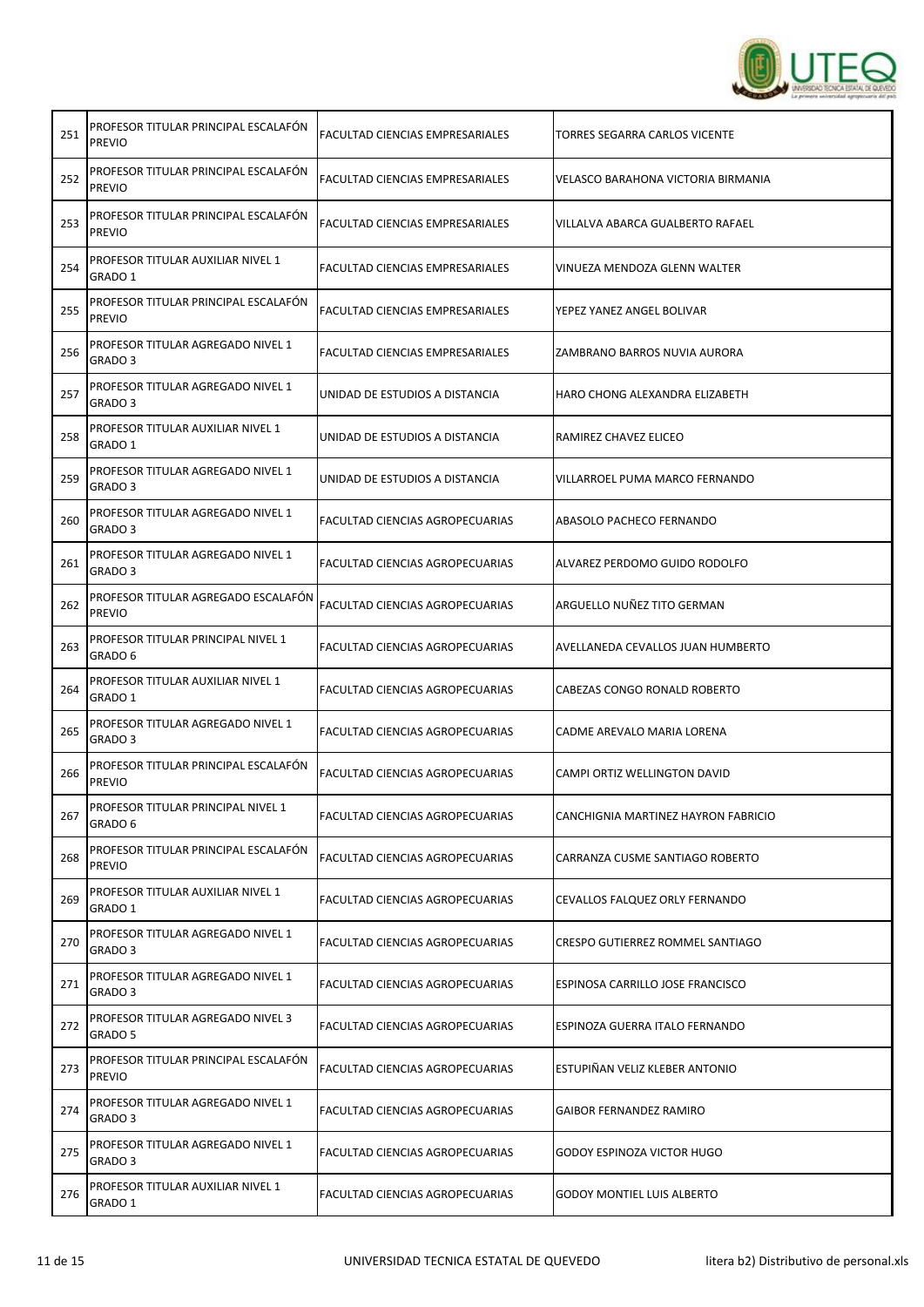

| 277 | PROFESOR TITULAR AGREGADO NIVEL 1<br>GRADO 3          | FACULTAD CIENCIAS AGROPECUARIAS | GONZALEZ VELEZ MARTIN ARMANDO       |
|-----|-------------------------------------------------------|---------------------------------|-------------------------------------|
| 278 | PROFESOR TITULAR AGREGADO NIVEL 1<br>GRADO 3          | FACULTAD CIENCIAS AGROPECUARIAS | <b>GRANADOS RIVAS YANILA ESTHER</b> |
| 279 | PROFESOR TITULAR AUXILIAR NIVEL 1<br>GRADO 1          | FACULTAD CIENCIAS AGROPECUARIAS | GUERRERO CHUEZ RAQUEL VERONICA      |
| 280 | PROFESOR TITULAR AUXILIAR NIVEL 1<br>GRADO 1          | FACULTAD CIENCIAS AGROPECUARIAS | GUEVARA SANTANA FREDDY JAVIER       |
| 281 | PROFESOR TITULAR PRINCIPAL ESCALAFON<br><b>PREVIO</b> | FACULTAD CIENCIAS AGROPECUARIAS | JACOME LOPEZ GERMAN ALEXANDER       |
| 282 | PROFESOR TITULAR AUXILIAR NIVEL 1<br>GRADO 1          | FACULTAD CIENCIAS AGROPECUARIAS | MARTINEZ CHEVEZ MALENA              |
| 283 | PROFESOR TITULAR AGREGADO NIVEL 1<br>GRADO 3          | FACULTAD CIENCIAS AGROPECUARIAS | MEDINA VILLACIS MARLENE             |
| 284 | PROFESOR TITULAR AUXILIAR NIVEL 1<br>GRADO 1          | FACULTAD CIENCIAS AGROPECUARIAS | MENACE ALMEA MOISES ARTURO          |
| 285 | PROFESOR TITULAR AGREGADO NIVEL 1<br>GRADO 3          | FACULTAD CIENCIAS AGROPECUARIAS | MESTANZA UQUILLAS CAMILO ALEXANDER  |
| 286 | PROFESOR TITULAR AUXILIAR NIVEL 1<br>GRADO 1          | FACULTAD CIENCIAS AGROPECUARIAS | <b>MEZA BONE GARI ALEX</b>          |
| 287 | PROFESOR TITULAR PRINCIPAL ESCALAFÓN<br><b>PREVIO</b> | FACULTAD CIENCIAS AGROPECUARIAS | MONTENEGRO VIVAS LEON BOLIVAR       |
| 288 | PROFESOR TITULAR PRINCIPAL NIVEL 1<br>GRADO 6         | FACULTAD CIENCIAS AGROPECUARIAS | MORANTE CARRIEL JAIME ALFREDO       |
| 289 | PROFESOR TITULAR AGREGADO NIVEL 1<br>GRADO 3          | FACULTAD CIENCIAS AGROPECUARIAS | MUÑOZ MARCILLO JOSE LUIS            |
| 290 | PROFESOR TITULAR PRINCIPAL ESCALAFON<br><b>PREVIO</b> | FACULTAD CIENCIAS AGROPECUARIAS | MUÑOZ RODRIGUEZ JORGE GEOVANNY      |
| 291 | PROFESOR TITULAR PRINCIPAL NIVEL 1<br>GRADO 6         | FACULTAD CIENCIAS AGROPECUARIAS | NIETO RODRIGUEZ JOSE ENRIQUE        |
| 292 | PROFESOR TITULAR AGREGADO NIVEL 1<br>GRADO 3          | FACULTAD CIENCIAS AGROPECUARIAS | PELAEZ MENDOZA FRANKLIN RODRIGO     |
| 293 | PROFESOR TITULAR PRINCIPAL ESCALAFON<br>PREVIO        | FACULTAD CIENCIAS AGROPECUARIAS | PLAZA ZAMBRANO PAULA MARISOL        |
| 294 | PROFESOR TITULAR PRINCIPAL ESCALAFON<br><b>PREVIO</b> | FACULTAD CIENCIAS AGROPECUARIAS | RAMOS MARTINEZ FLAVIO RAUL          |
| 295 | PROFESOR TITULAR AUXILIAR NIVEL 1<br>GRADO 1          | FACULTAD CIENCIAS AGROPECUARIAS | SABANDO AVILA FREDDY AGUSTIN        |
| 296 | PROFESOR TITULAR PRINCIPAL ESCALAFON<br><b>PREVIO</b> | FACULTAD CIENCIAS AGROPECUARIAS | SANCHEZ LAIÑO ADOLFO RODOLFO        |
| 297 | PROFESOR TITULAR PRINCIPAL ESCALAFÓN<br><b>PREVIO</b> | FACULTAD CIENCIAS AGROPECUARIAS | SAUCEDO AGUIAR SILVIA GICELA        |
| 298 | PROFESOR TITULAR PRINCIPAL ESCALAFÓN<br><b>PREVIO</b> | FACULTAD CIENCIAS AGROPECUARIAS | SIMBA OCHOA LUIS FERNANDO           |
| 299 | PROFESOR TITULAR PRINCIPAL ESCALAFÓN<br><b>PREVIO</b> | FACULTAD CIENCIAS AGROPECUARIAS | SUATUNCE CUNUHAY JOSE PEDRO         |
| 300 | PROFESOR TITULAR PRINCIPAL ESCALAFON<br><b>PREVIO</b> | FACULTAD CIENCIAS AGROPECUARIAS | TORRES NAVARRETE ENMA DANIELLY      |
| 301 | PROFESOR TITULAR AGREGADO NIVEL 1<br>GRADO 3          | FACULTAD CIENCIAS AGROPECUARIAS | VALVERDE MOREIRA HECTOR ENRIQUE     |
| 302 | PROFESOR TITULAR PRINCIPAL NIVEL 1<br>GRADO 6         | FACULTAD CIENCIAS AGROPECUARIAS | VARGAS BURGOS JULIO CESAR           |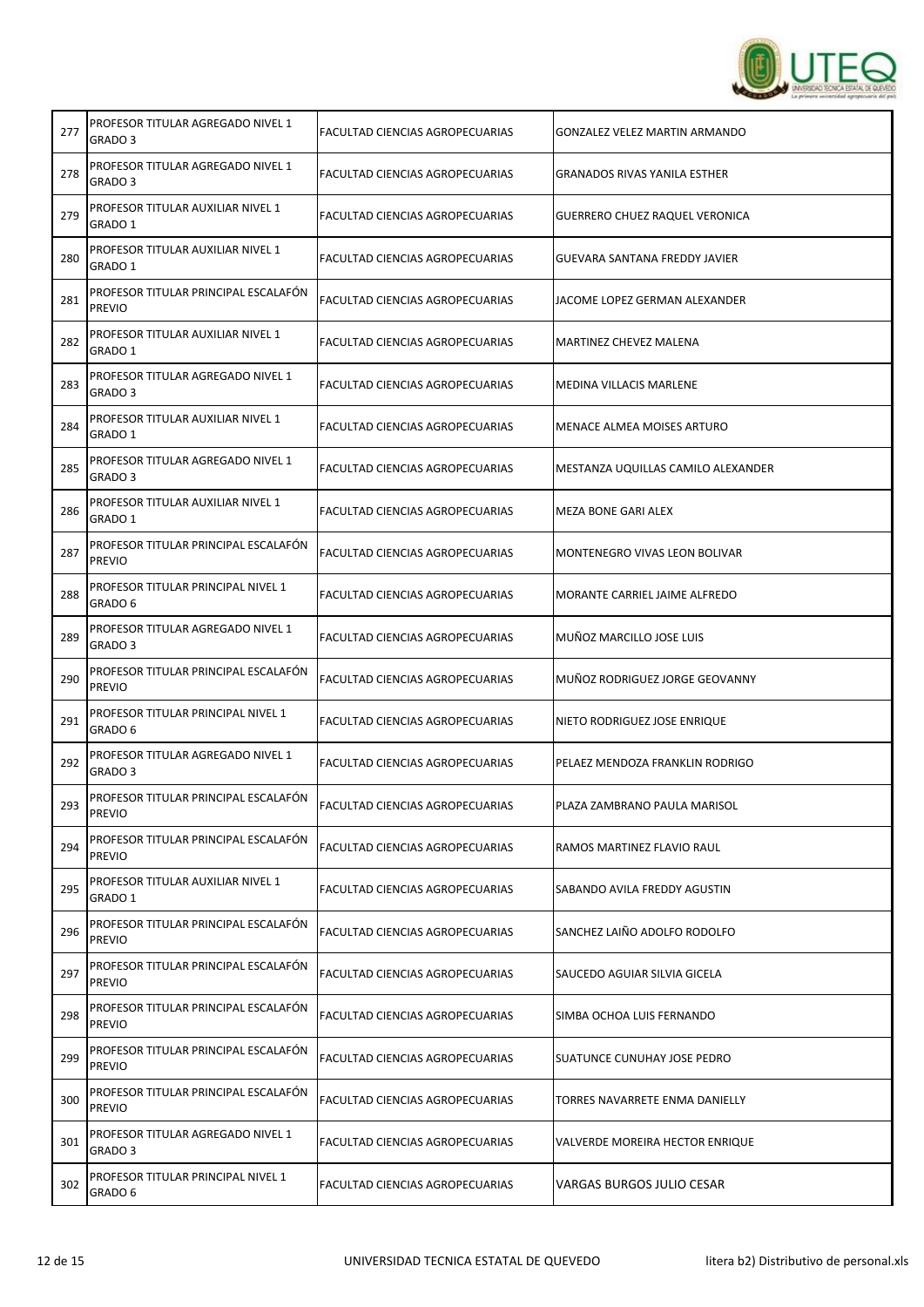

| 303 | PROFESOR TITULAR AGREGADO NIVEL 3<br>GRADO 5          | FACULTAD CIENCIAS AGROPECUARIAS    | VASCO MORA DIANA LUCIA                     |
|-----|-------------------------------------------------------|------------------------------------|--------------------------------------------|
| 304 | PROFESOR TITULAR AGREGADO NIVEL 1<br>GRADO 3          | FACULTAD CIENCIAS AGROPECUARIAS    | VASCONEZ MONTUFAR GREGORIO HUMBERTO        |
| 305 | PROFESOR TITULAR AUXILIAR NIVEL 1<br>GRADO 1          | FACULTAD CIENCIAS AGROPECUARIAS    | VERA AVILES DANIEL FEDERICO                |
| 306 | PROFESOR TITULAR AUXILIAR NIVEL 1<br>GRADO 1          | FACULTAD CIENCIAS AGROPECUARIAS    | ZAMBRANO MONTES SAMIR ANTONIO              |
| 307 | PROFESOR TITULAR AUXILIAR NIVEL 1<br>GRADO 1          | FACULTAD CIENCIAS DE LA EDUCACION  | MARTINEZ HERNANDEZ ALINA                   |
| 308 | <b>PROFESOR PRINCIPAL ESCALAFÓN PREVIO</b>            | FACULTAD CIENCIAS DE LA EDUCACION  | PINTO COTTO BAUTISTA RAFAEL                |
| 309 | PROFESOR TITULAR AUXILIAR NIVEL 1<br>GRADO 1          | FACULTAD CIENCIAS DE LA EDUCACION  | VENET MUÑOZ REGINA                         |
| 310 | PROFESOR TITULAR PRINCIPAL ESCALAFÓN<br><b>PREVIO</b> | FACULTAD CIENCIAS DE LA INGENIERÍA | CABRERA VARGAS SEGUNDO ARTURO              |
| 311 | PROFESOR TITULAR PRINCIPAL ESCALAFÓN<br><b>PREVIO</b> | FACULTAD CIENCIAS DE LA INGENIERÍA | CEVALLOS MUÑOZ OMAR ARTURO                 |
| 312 | PROFESOR TITULAR AGREGADO NIVEL 1<br>GRADO 3          | FACULTAD CIENCIAS DE LA INGENIERÍA | CONTRERAS MOSQUERA FRANCISCA ETELVINA      |
| 313 | PROFESOR TITULAR PRINCIPAL ESCALAFÓN<br><b>PREVIO</b> | FACULTAD CIENCIAS DE LA INGENIERÍA | DIAZ MACIAS EFRAIN EVARISTO                |
| 314 | PROFESOR TITULAR AGREGADO NIVEL 1<br>GRADO 3          | FACULTAD CIENCIAS DE LA INGENIERÍA | ERAZO MORETA ORLANDO RANIRO                |
| 315 | PROFESOR TITULAR AGREGADO NIVEL 1<br>GRADO 3          | FACULTAD CIENCIAS DE LA INGENIERÍA | <b>FERRER SANCHEZ YARELYS</b>              |
| 316 | PROFESOR TITULAR AUXILIAR NIVEL 1<br>GRADO 1          | FACULTAD CIENCIAS DE LA INGENIERÍA | GUERRERO ULLOA GLEISTON CICERON            |
| 317 | PROFESOR TITULAR AGREGADO NIVEL 1<br>GRADO 3          | FACULTAD CIENCIAS DE LA INGENIERÍA | INTRIAGO ZAMORA PEDRO NAPOLEON             |
| 318 | PROFESOR TITULAR PRINCIPAL ESCALAFÓN<br><b>PREVIO</b> | FACULTAD CIENCIAS DE LA INGENIERÍA | JARAMILLO CHUQUI IVAN FREDDY               |
| 319 | PROFESOR TITULAR AGREGADO NIVEL 1<br>GRADO 3          | FACULTAD CIENCIAS DE LA INGENIERIA | LLERENA GUEVARA LUCRECIA ALEJANDRINA       |
| 320 | PROFESOR TITULAR PRINCIPAL ESCALAFÓN<br><b>PREVIO</b> | FACULTAD CIENCIAS DE LA INGENIERÍA | MARQUEZ DE LA PLATA MONTIEL CARLOS VICENTE |
| 321 | PROFESOR TITULAR PRINCIPAL ESCALAFON<br><b>PREVIO</b> | FACULTAD CIENCIAS DE LA INGENIERÍA | MEDINA MOREIRA DUBER SEGUNDO               |
| 322 | PROFESOR TITULAR AGREGADO NIVEL 2<br>GRADO 4          | FACULTAD CIENCIAS DE LA INGENIERÍA | MORA SECAIRA JANETH INES                   |
| 323 | PROFESOR TITULAR PRINCIPAL NIVEL 1<br>GRADO 6         | FACULTAD CIENCIAS DE LA INGENIERÍA | OVIEDO BAYAS BYRON WLADIMIR                |
| 324 | PROFESOR TITULAR AUXILIAR NIVEL 1<br>GRADO 1          | FACULTAD CIENCIAS DE LA INGENIERÍA | PAZMIÑO RODRIGUEZ JULIO CESAR              |
| 325 | PROFESOR TITULAR AUXILIAR NIVEL 1<br>GRADO 1          | FACULTAD CIENCIAS DE LA INGENIERÍA | PRIETO BENAVIDES OSCAR OSWALDO             |
| 326 | PROFESOR TITULAR PRINCIPAL                            | FACULTAD CIENCIAS DE LA INGENIERÍA | RODRIGUEZ GAVILANES NANCY MAGALI           |
| 327 | PROFESOR TITULAR AGREGADO NIVEL 1<br>GRADO 3          | FACULTAD CIENCIAS DE LA INGENIERÍA | TAY HING CAJAS CECILIA CAROLINA            |
| 328 | PROFESOR TITULAR AUXILIAR NIVEL 1<br>GRADO 1          | FACULTAD CIENCIAS DE LA INGENIERÍA | TORRES BOLAÑOS MARJORI TAHIMY MARGARITA    |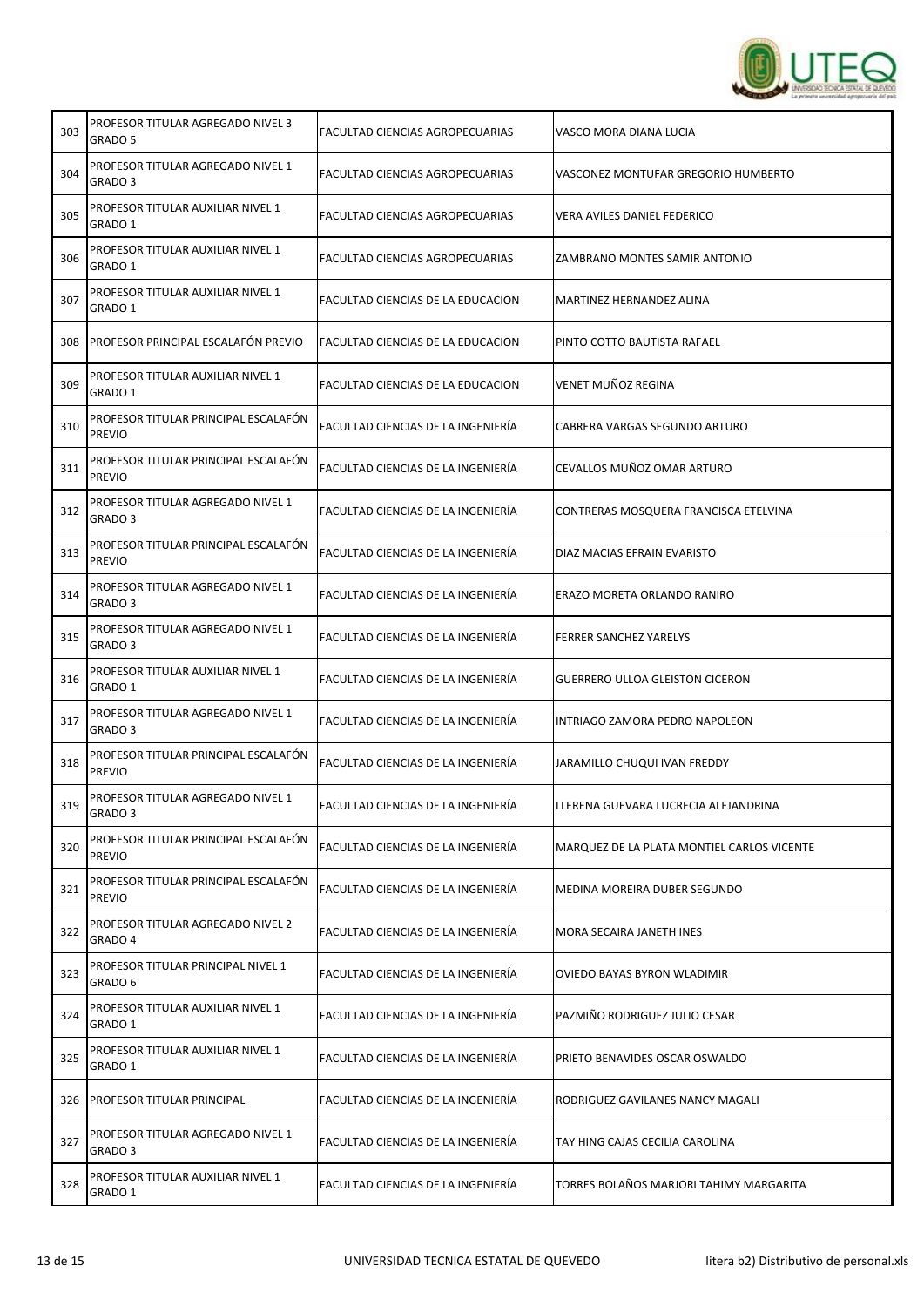

| 329 | PROFESOR TITULAR PRINCIPAL ESCALAFON<br><b>PREVIO</b>   | FACULTAD CIENCIAS DE LA INGENIERÍA                       | TROYA ZAMBRANO MELCHOR FIDEL          |
|-----|---------------------------------------------------------|----------------------------------------------------------|---------------------------------------|
| 330 | PROFESOR TITULAR AGREGADO NIVEL 1<br>GRADO <sub>3</sub> | FACULTAD CIENCIAS DE LA INGENIERÍA                       | VICUÑA PINO ARIOSTO EUGENIO           |
| 331 | PROFESOR TITULAR PRINCIPAL NIVEL 1<br>GRADO 6           | FACULTAD CIENCIAS DE LA INGENIERÍA                       | VLASSOVA LIDIA                        |
| 332 | PROFESOR TITULAR AUXILIAR NIVEL 1<br>GRADO 1            | FACULTAD CIENCIAS DE LA SALUD                            | PALLAROSO GRANIZO ROSA YOLANDA        |
| 333 | PROFESOR TITULAR AUXILIAR NIVEL 1<br>GRADO 1            | FACULTAD CIENCIAS DE LA SALUD                            | SOLIS GARCIA MARIANA ESTELITA         |
| 334 | PROFESOR TITULAR AUXILIAR NIVEL 1<br>GRADO 1            | FACULTAD CIENCIAS DE LA INDUSTRIA Y<br>PRODUCCION        | FERNANDEZ ESCOBAR ANGEL OLIVERIO      |
| 335 | PROFESOR TITULAR AGREGADO NIVEL 1<br>GRADO 3            | FACULTAD CIENCIAS DE LA INDUSTRIA Y<br>Produccion        | MOREIRA MENENDEZ MERCEDES CLEOPATRA   |
| 336 | PROFESOR TITULAR AGREGADO NIVEL 3<br>GRADO 5            | FACULTAD CIENCIAS DE LA INDUSTRIA Y<br>PRODUCCION        | NEIRA MOSQUERA JUAN ALEJANDRO         |
| 337 | PROFESOR TITULAR AGREGADO NIVEL 1<br>GRADO 3            | FACULTAD CIENCIAS DE LA INDUSTRIA Y<br><b>PRODUCCION</b> | OSORIO SANCHEZ ANA VERONICA           |
| 338 | PROFESOR TITULAR AGREGADO NIVEL 3<br>GRADO 5            | FACULTAD CIENCIAS DE LA INDUSTRIA Y<br>PRODUCCION        | PINARGOTE MENDOZA EDGAR RODOLFO       |
| 339 | PROFESOR TITULAR AGREGADO NIVEL 1<br>GRADO 1            | FACULTAD CIENCIAS DE LA INDUSTRIA Y<br><b>PRODUCCION</b> | RIZZO ZAMORA LAUDEN GEOBACK           |
| 340 | PROFESOR TITULAR PRINCIPAL NIVEL 1<br>GRADO 6           | FACULTAD CIENCIAS DE LA INDUSTRIA Y<br>PRODUCCION        | RODRIGUEZ TOBAR JORGE MAGNO           |
| 341 | PROFESOR TITULAR AGREGADO NIVEL 2<br>GRADO 4            | FACULTAD CIENCIAS DE LA INDUSTRIA Y<br><b>PRODUCCION</b> | <b>VALLEJO TORRES CHISTIAN AMABLE</b> |
| 342 | PROFESOR TITULAR PRINCIPAL ESCALAFON<br><b>PREVIO</b>   | FACULTAD CIENCIAS DE LA INDUSTRIA Y<br><b>PRODUCCION</b> | <b>VELIZ AGUILAR MARISOL BETTY</b>    |
| 343 | PROFESOR TITULAR AUXILIAR NIVEL 1<br>GRADO 1            | FACULTAD CIENCIAS DE LA INDUSTRIA Y<br><b>PRODUCCION</b> | VERA CHANG JAIME FABIAN               |
| 344 | PROFESOR TITULAR AUXILIAR NIVEL 1<br>GRADO 1            | FACULTAD CIENCIAS DE LA INDUSTRIA Y<br>PRODUCCION        | VILLARROEL BASTIDAS JOSE VICENTE      |
| 345 | ANALISTA DE TECNOLOGIAS DE LA<br>INFORMACION 1          | RELACIONES PUBLICAS                                      | CORTEZ CHICHANDE BRYAN STEVEN         |
|     | 346   ANALISTA DE COMPRAS PUBLICA 1                     | COMPRAS PUBLICAS                                         | GURUMENDI MOSQUERA ROSAURA MARIA      |
| 347 | <b>BIBLIOTECARIA</b>                                    | BIBLIOTECA                                               | LOPEZ ROMERO LINDA MARIELA            |
|     | 348   ANALISTA DE COMPRAS PUBLICA 1                     | COMPRAS PUBLICAS                                         | LOPEZ VERA FREDDY KIMBERLEY           |
| 349 | ANALISTA DE TECNOLOGIAS DE LA<br><b>INFORMACION 1</b>   | RELACIONES PUBLICAS                                      | MUÑOZ RODRIGUEZ HENRY CRISTIAN        |
|     | 350 ASISTENTE DE PRESUPUESTO                            | PRESUPUESTO                                              | PEREZ ALCIVAR DARA LOURDES            |
| 351 | <b>OFICINISTA</b>                                       | FACULTAD CIENCIAS DE LA SALUD                            | QUEVEDO HEREDIA ALISON LOURDES        |
|     | 352 TESORERO GENERAL                                    | TESORERIA                                                | TOLEDO NAVARRETE ANGEL HERNAN         |
| 353 | <b>TECNICO ADMINISTRATIVO</b>                           | FACULTAD CIENCIAS DE LA INDUSTRIA Y<br>PRODUCCION        | CARREÑO LARA JEAN CARLOS              |
|     | 354   ANALISTA DE TALENTO HUMANO 1                      | <b>TALENTO HUMANO</b>                                    | CARRILLO DUEÑAS PABLO NEPTALI         |